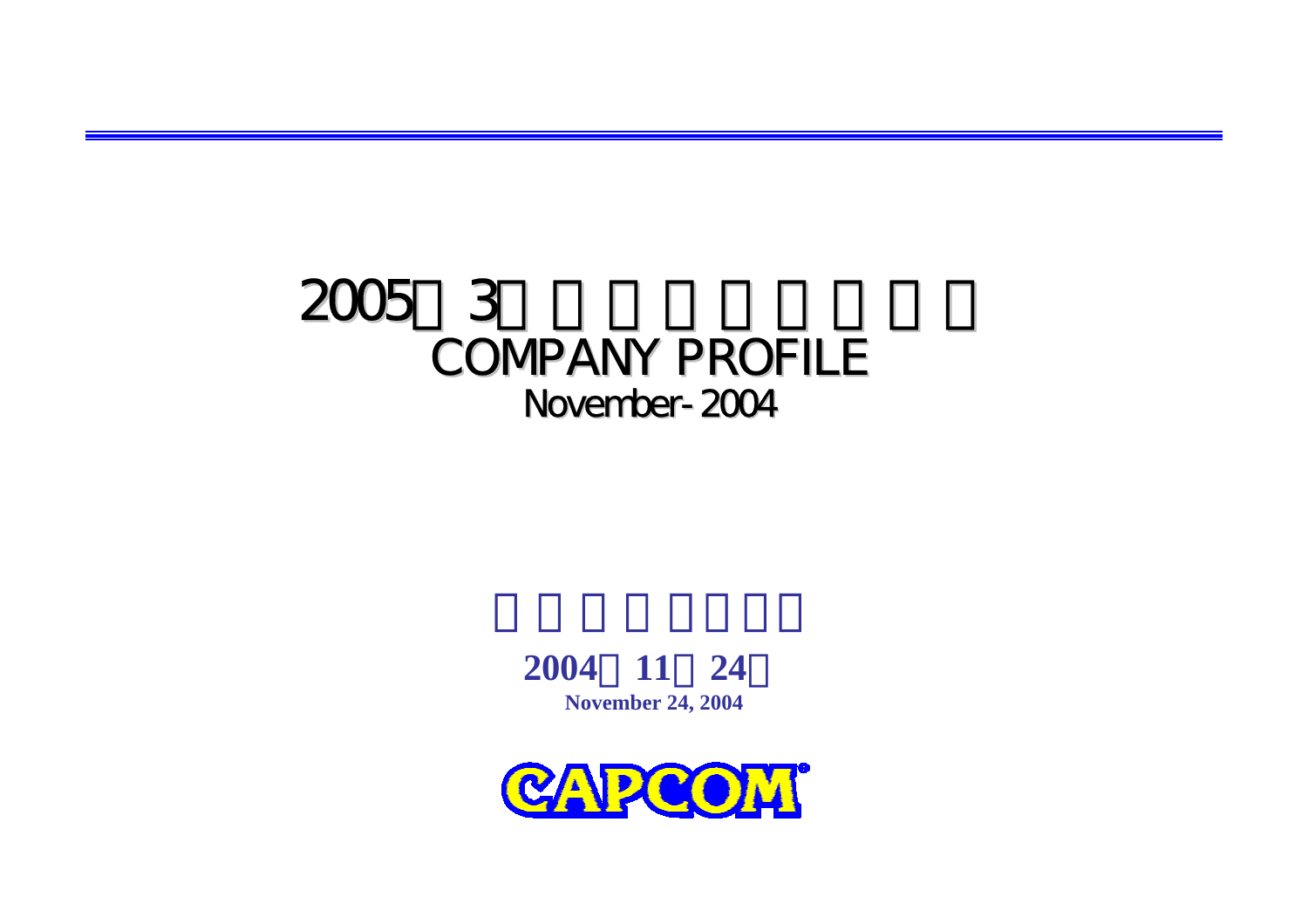Management strategies, plans, projections and other statements excluding historical facts in these presentation materials are forecast purpose. Please note that the above business projections are based on the information that is available at the time of this announcement and certain assumptions that serve as the basis of rational judgments. Actual performance may vary substantially from these projections due to various contributing factors to the future.

Additionally, changes in market environments, such as the diversification of user needs, may drastically affect the performance of this industry in which our company operates.

Factors contributing to performance fluctuations include but are not limited to: (1) the presence or absence of strong-selling titles and the number of units sold in the home video game software business which accounts for not less than 50% of our total sales; (2) the progress of home video game software development; (3) the proliferation of home video game consoles; (4) sales in overseas markets; (5) trends in stock prices and foreign exchange; (6) cooperation with other companies in development, sales, and operations; and (7) changes in market environments.

1

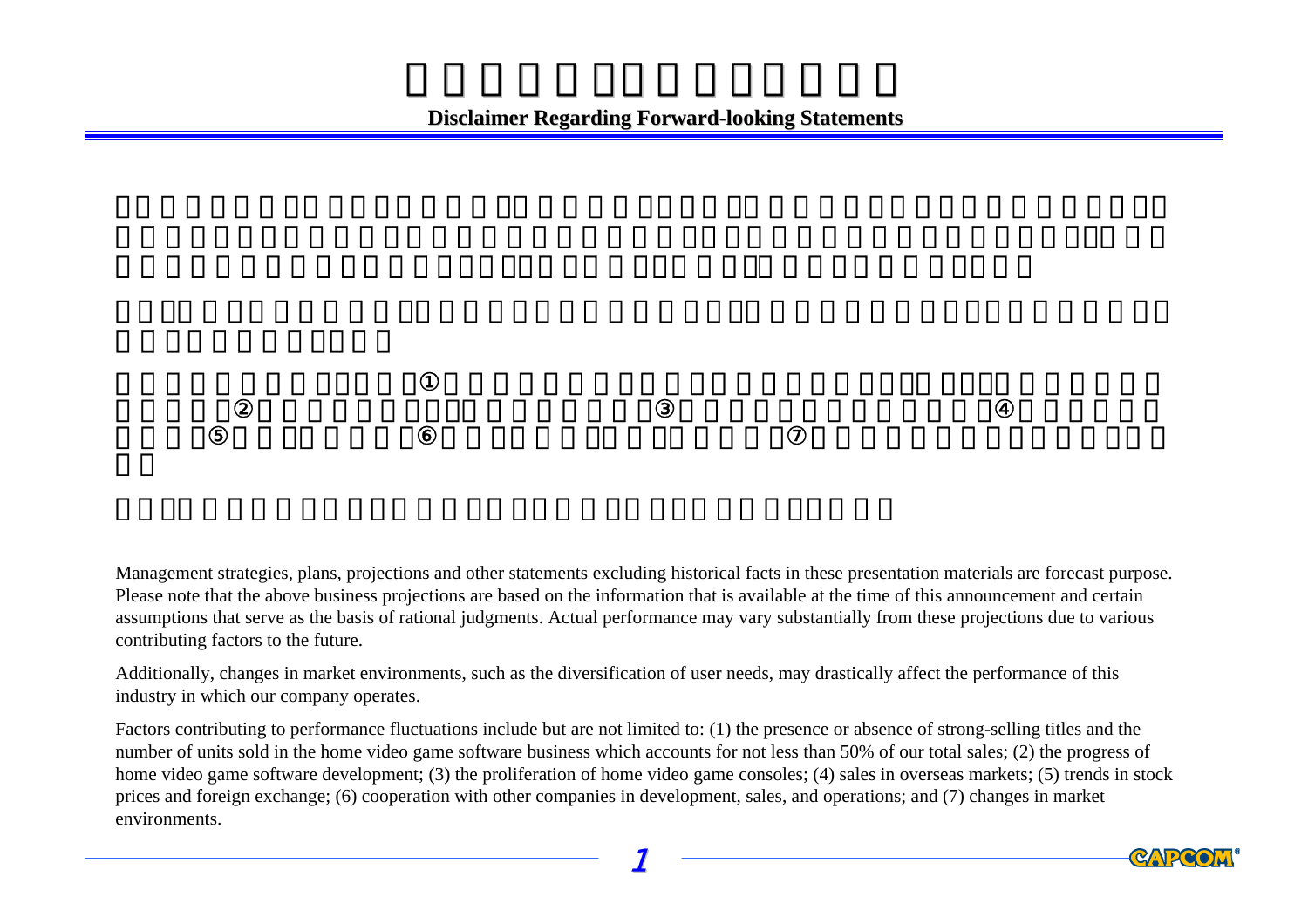# **Contents**<sup>&</sup>gt;

**Mid-Term Consolidated Statements of Income**

**Mid-Term Consolidated Balance Sheets**

**Mid-Term Consolidated Statements of Cash Flows**

2

. The contract of the contract of  $\mathsf{P}$ 

en and the state of the state of the state of the state of the state of the state of the state of the state of

en andere van die gewone van die plaas van die gewone van die gewone van die gewone van die gewone van die gew

en and the participant of the participant of the participant of the participant of the participant of the participant of the participant of the participant of the participant of the participant of the participant of the pa

**Segment Overview and Strategy**

5. **DATA FILE** $\mathbf{P}$ 

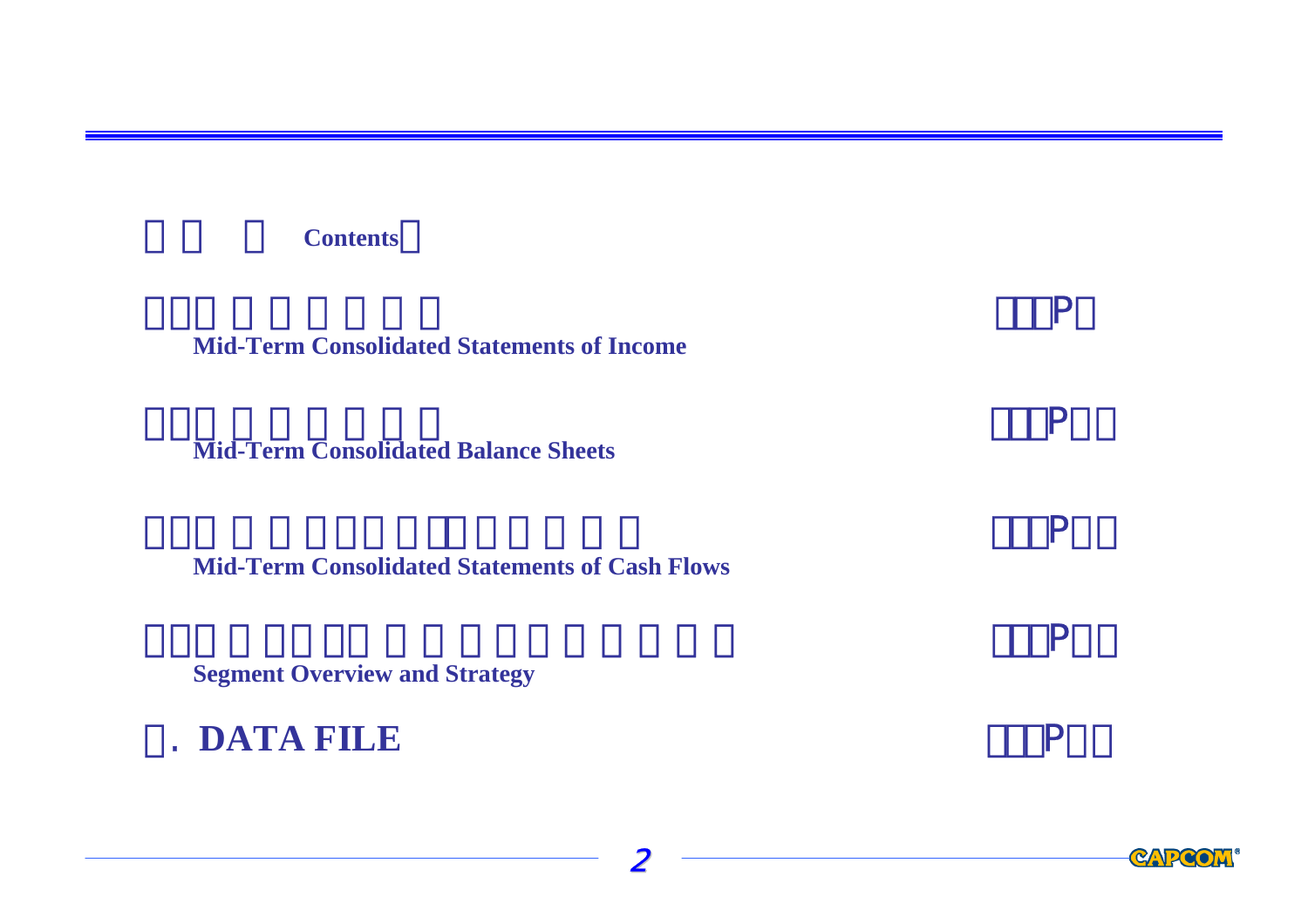# **Mid-Term Consolidated Statements of Income From April 1, 2004 to September 30, 2004**

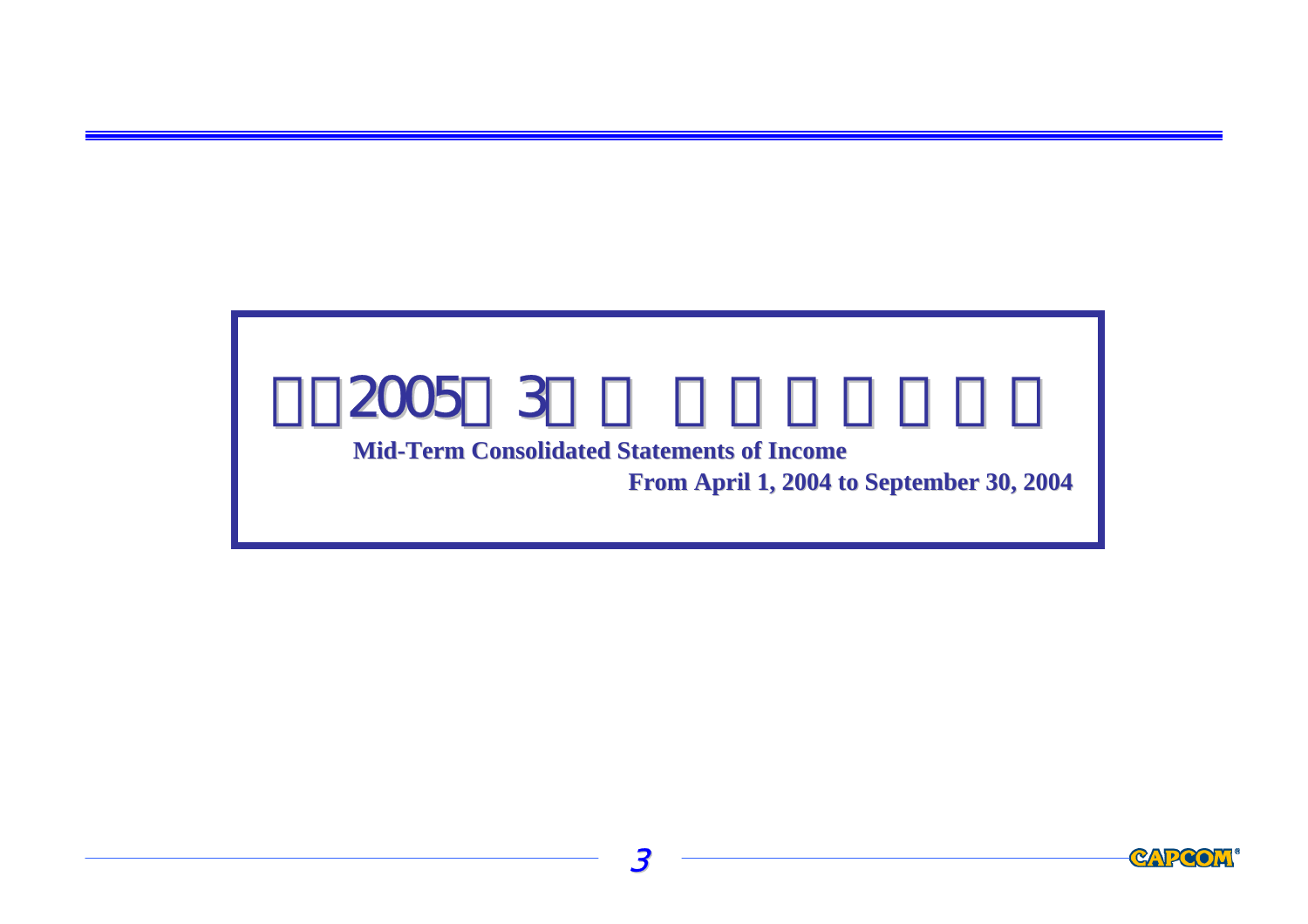**Overview of Mid-Term Financial Results ended September 30, 2004** 

|                         |        |        | Millions of yen   |
|-------------------------|--------|--------|-------------------|
|                         | 2003/9 | 2004/9 | <b>Difference</b> |
| <b>Net Sales</b>        | 22,452 | 28,537 |                   |
| <b>Operating Profit</b> | 1,844  | 1,778  | -66               |
| <b>Ordinary Income</b>  | 1,570  | 1,486  | $-84$             |
| <b>Net Income</b>       |        | 543    | $-376$            |

In comparison with the same period of the previous year, results of Net Sales was exceeded, whereas the same of Operating Income, Ordinary Income and Net Income fell below.

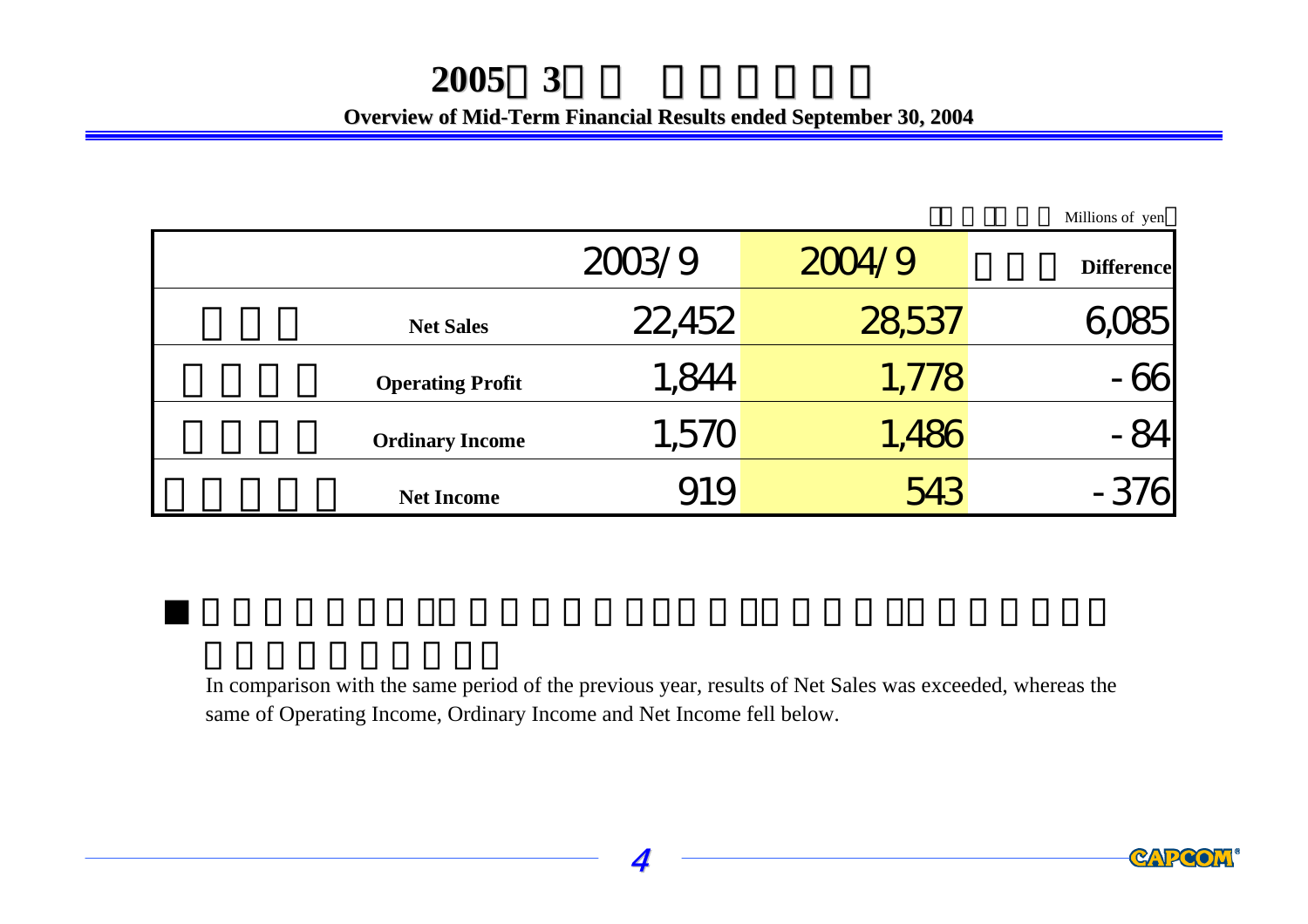**Overview of Mid-Term Financial Results ended September 30, 2004** 

|                         |        |        | Millions of yen   |
|-------------------------|--------|--------|-------------------|
|                         | 2004/9 | 2004/9 | <b>Difference</b> |
| <b>Net Sales</b>        | 26,700 | 28,537 | 1,837             |
| <b>Operating Profit</b> | 1,300  | 1,778  | 478               |
| <b>Ordinary Income</b>  | 1,150  | 1,486  | 336               |
| <b>Net Income</b>       |        | 543    | $-17$             |

On the other hand, in comparison with company plan, results of Net Sales, Operating Income and Ordinary Income were exceeded, whereas the same of Net Income fell slightly below.

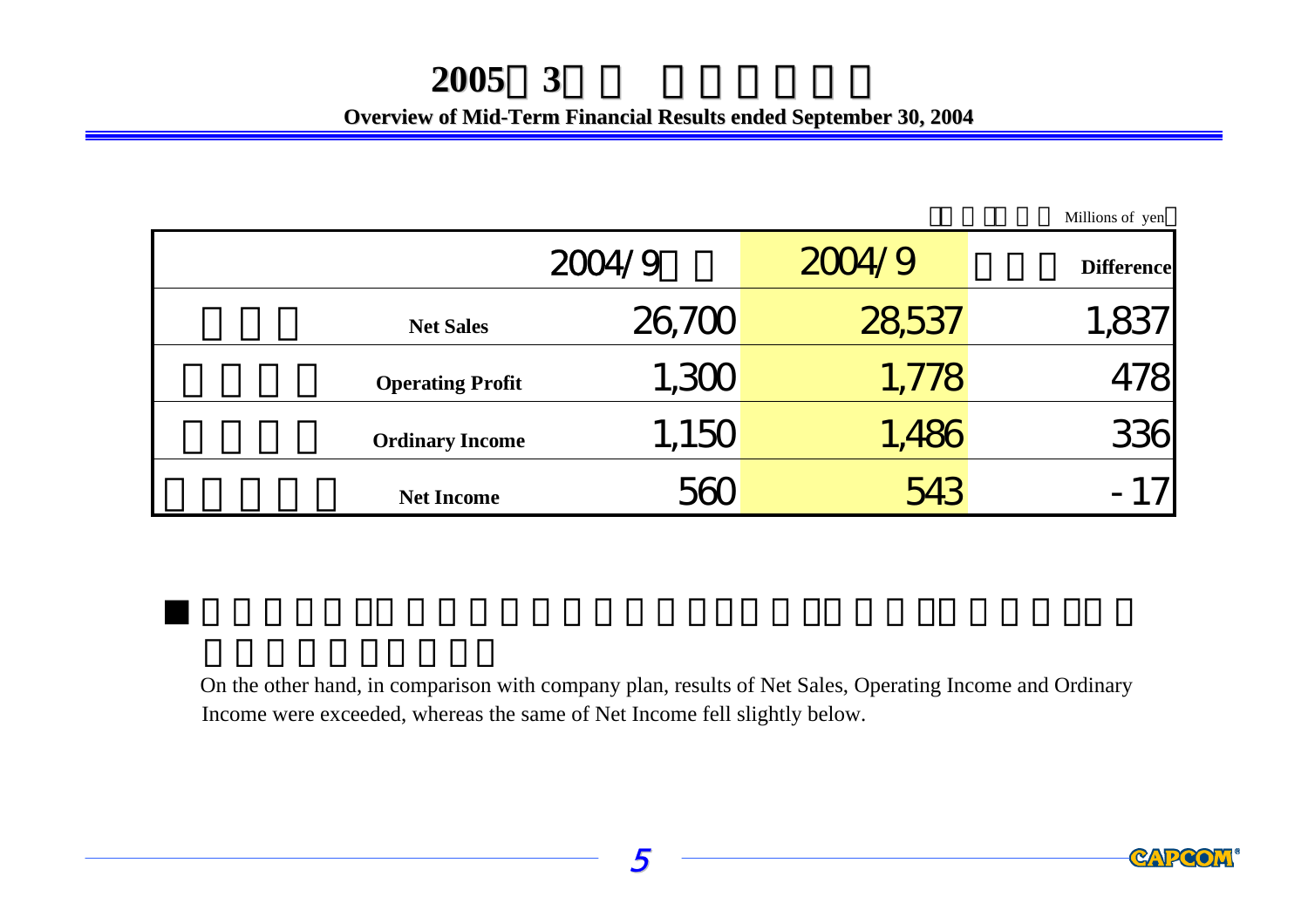# **2005**年**3**月期 中間決算概況のポイント①

**<u>Summary of Mid-Term Financial Results ended September 30, 2004</u>** 

|                  |                 |                      | Millions of yen   |
|------------------|-----------------|----------------------|-------------------|
|                  | 20 <sup>2</sup> | 200/9                | <b>Difference</b> |
| <b>Net Sales</b> |                 | $\sim$ $\sim$ $\sim$ |                   |

"Megaman" Series received high praise from players all over the world and "Grand Theft Auto Vice City" and "Resident Evil Outbreak"persisted as big hit.

Recently opened arcards such as "Plaza Capcom Kyoto", "Plaza Capcom Tsukuba" (two were opened nearly at last fiscal year end) and "Plaza Capcom Shitoro" contributed to the sales.

Steady sales of Video Games and Medal Games

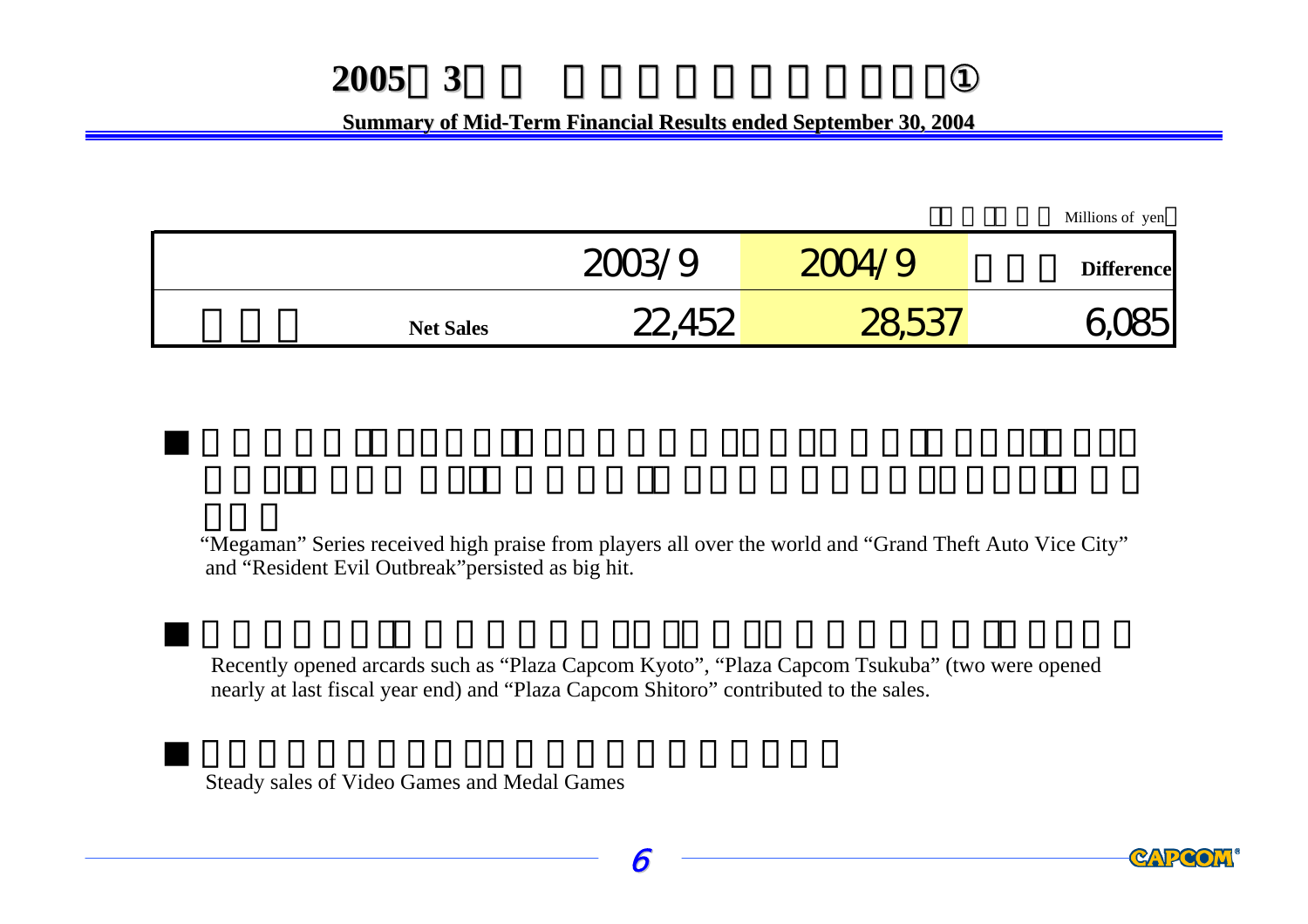# **2005**年**3**月期 中間決算概況のポイント②

**<u>Summary of Mid-Term Financial Results ended September 30, 2004</u>** 

|                         |        |        | Millions of yen   |
|-------------------------|--------|--------|-------------------|
|                         | 2003/9 | 2004/9 | <b>Difference</b> |
| <b>Consumer</b>         | 13,409 | 17,387 | 3,978             |
| <b>Arcade Operation</b> | 4,679  | 5,582  | 703               |
| <b>Arcade Games</b>     | 2706   | 2973   | 267               |
| <b>Others</b>           | 1,656  | 2594   | 138               |
| <b>Total</b>            |        |        |                   |

Details of the results were noted on "Overview and Future Strategy by Business Segment"

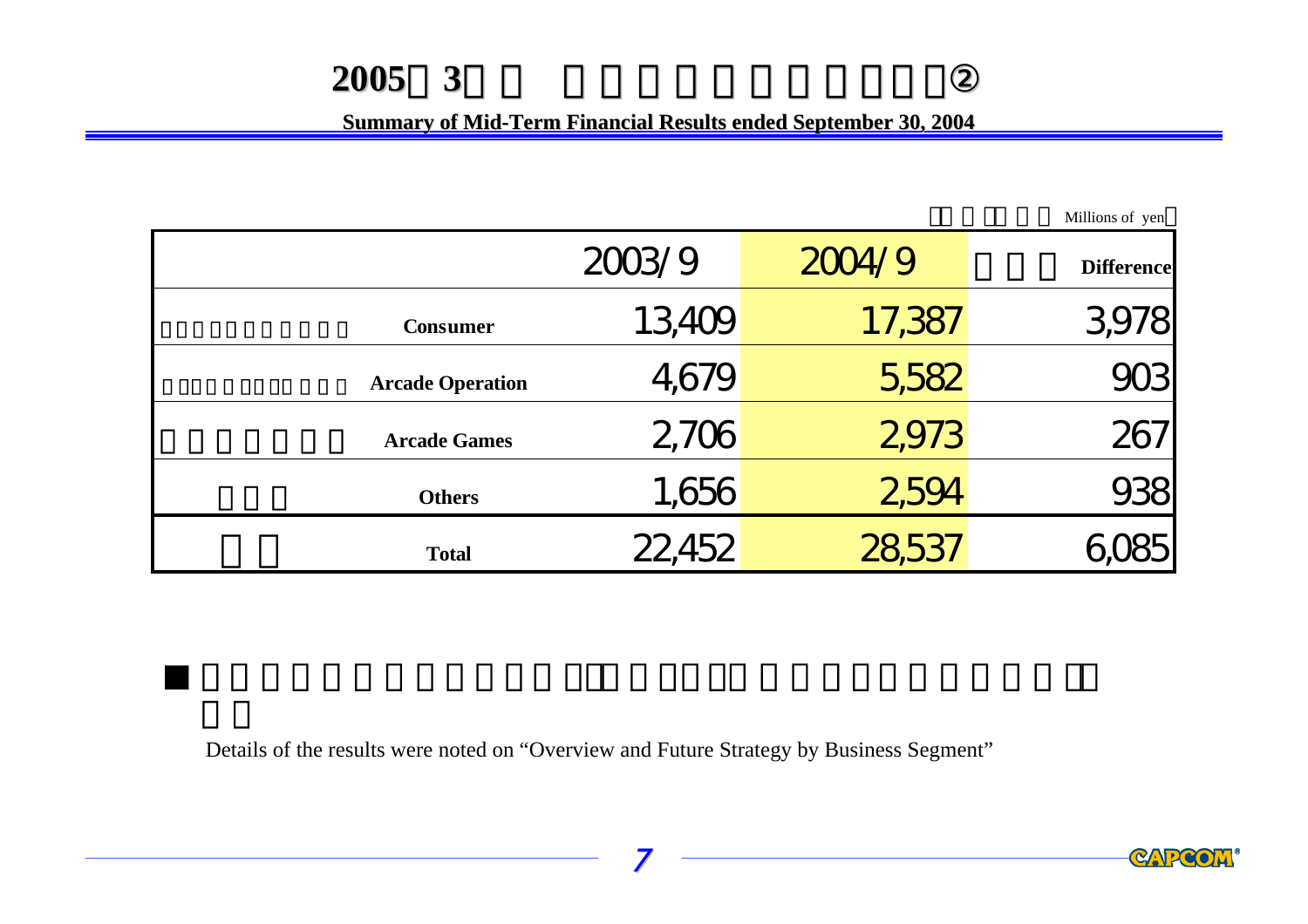## **<u>Summary of Mid-Term Financial Results ended September 30, 2004</u>**

Millions of yen 2003/9 2004/9 Difference **Operating Profit** 1,844 1,778 - 66

|                      |                       |        |        | Millions of yen |
|----------------------|-----------------------|--------|--------|-----------------|
|                      |                       | 2003/9 | 2004/9 |                 |
|                      | <b>Net Sales</b>      | 15,215 | 17,500 | 2,285           |
| Japan                | % of Operating Profit | 21.2%  | 133%   | $-7.9%$         |
|                      | <b>Net Sales</b>      | 4,655  | 7,522  | 2867            |
| <b>North America</b> | % of Operating Profit | $-66%$ | 87%    | 15.3%           |
|                      | <b>Net Sales</b>      | 2425   | 3,386  | 961             |
| <b>Europe</b>        | % of Operating Profit | 5.9%   | $-20%$ | $-7.9%$         |

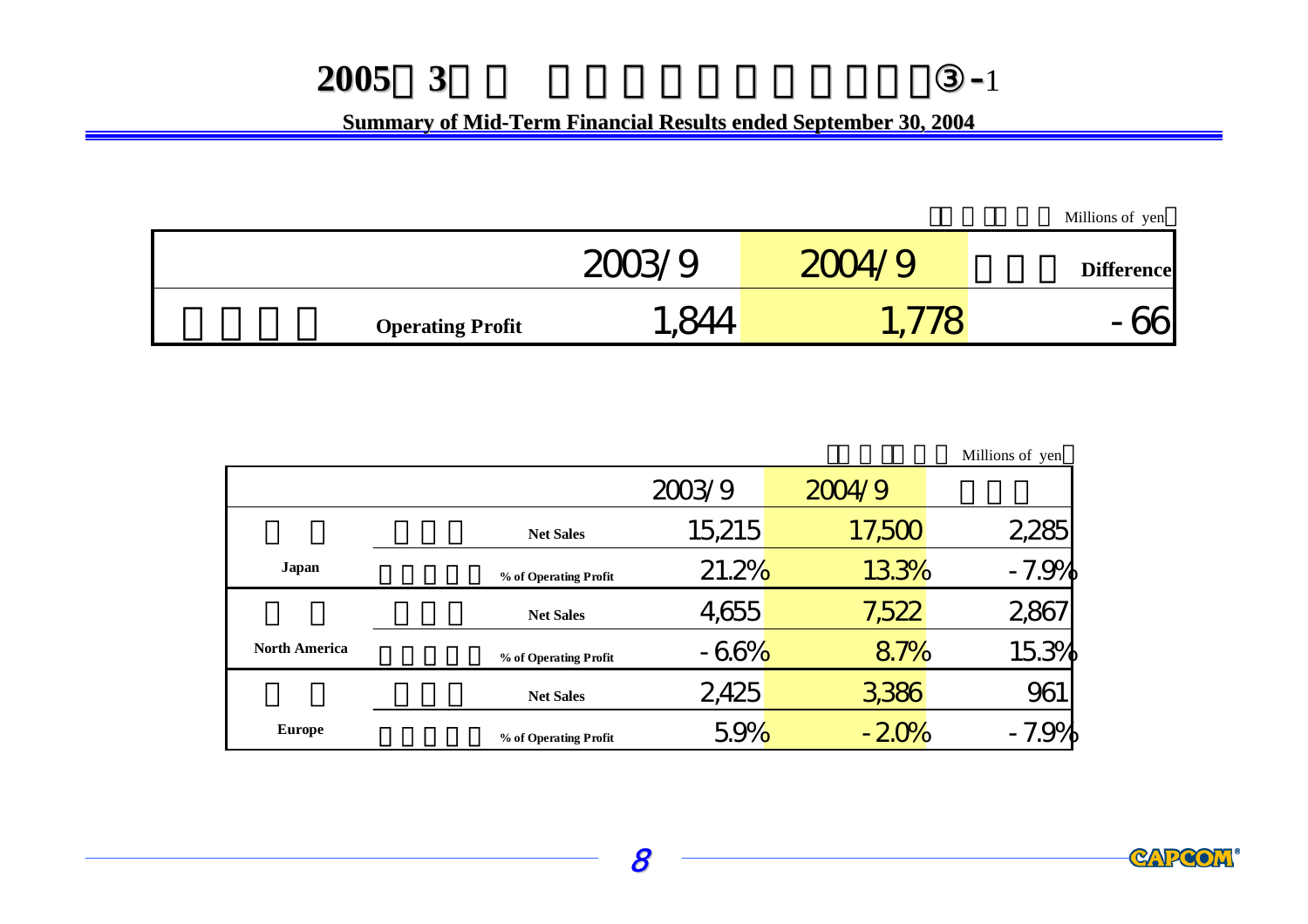#### **Summary of Mid-Term Financial Results ended September 30, 2004**

月期 中間決算概況のポイント③**-**2

|                      |                       |        |        | Millions of yen |
|----------------------|-----------------------|--------|--------|-----------------|
|                      |                       | 2003/9 | 2004/9 |                 |
|                      | <b>Net Sales</b>      | 15,215 | 17,500 | 2,285           |
| <b>Japan</b>         | % of Operating Profit | 21.2%  | 133%   | $-7.9%$         |
|                      | <b>Net Sales</b>      | 4,655  | 7,522  | 2867            |
| <b>North America</b> | % of Operating Profit | $-66%$ | 87%    | 15.3%           |
|                      | <b>Net Sales</b>      | 2425   | 3,386  | 961             |
| <b>Europe</b>        | % of Operating Profit | 5.9%   | $-20%$ | $-7.9%$         |

### **Brief for increase and decrease of % of operating income**

CAPCOM

Titles that had been decided to be developed before the implementation of Structural Reform, gave impact against corporate profit.

Publishing titles were increased.

In line with streamlining European distribution, inventory reconciliation was made and contributed negatively.

9

% of Operating Income was improved considerably in the U.S.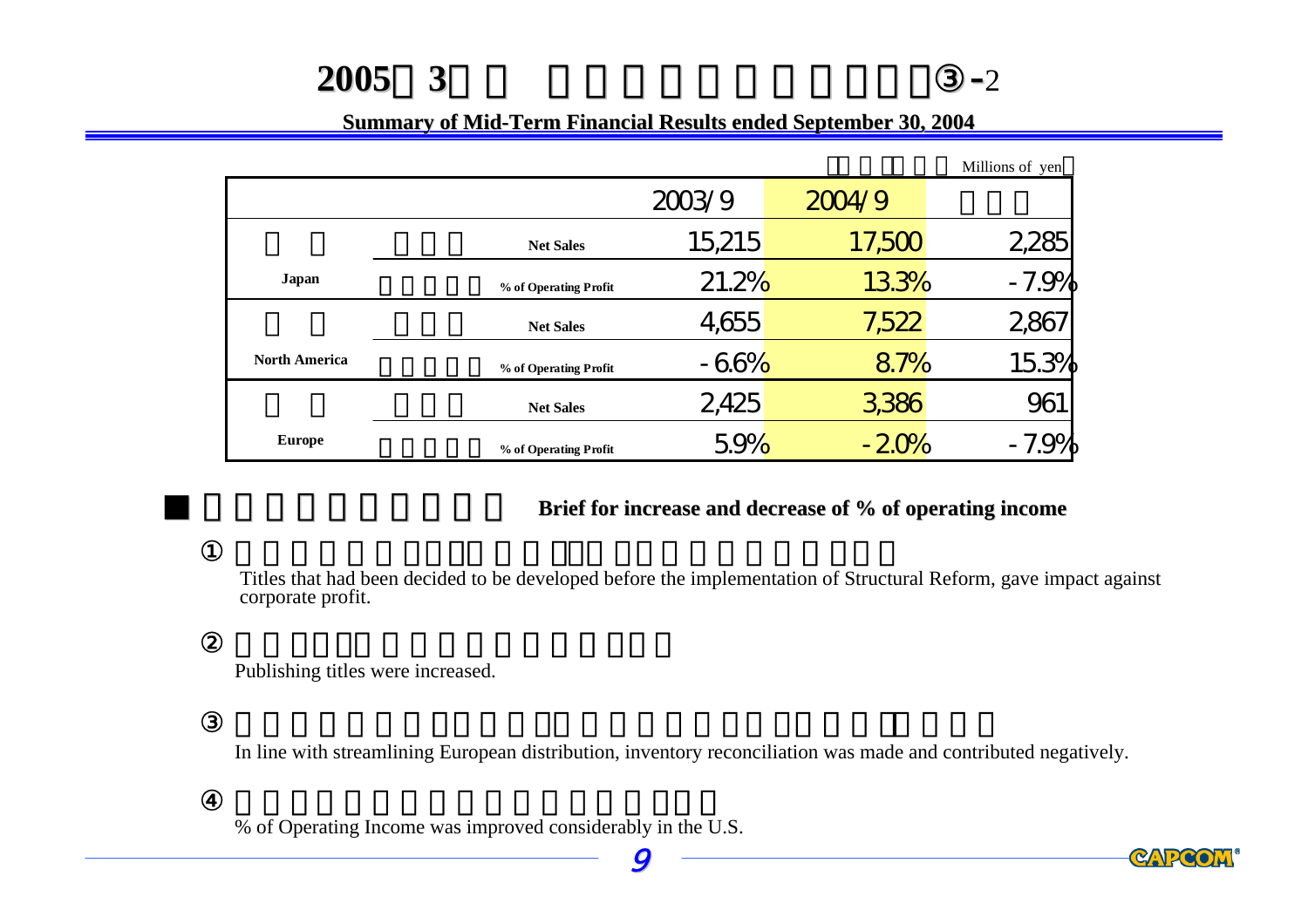# **2005**年**3**月期 中間決算概況のポイント④

### **Summary of Mid-Term Financial Results ended September 30, 2004**

| Millions of yen   |       |        |            |
|-------------------|-------|--------|------------|
| <b>Difference</b> | 200/9 | 2003/9 |            |
|                   |       | MO     | Net Income |

#### **Gain on transfer of business 66 million yen**

Gain on transfer of casualty insurance service business in the process of dissolution of Status Co., Ltd.

#### **Loss on sale or dis Loss on sale or disposal of f al of fixed assets 80 million yen sets 80 million yen**

Sale or disposal loss by closing of arcade facility (Plaza Capcom Tokamachi) and branch office renovation.

Gain on sale of investment in securities, loss on revaluation of investment in securities 5 million yen in total)

Gain on sale of investment in securities, loss on revaluation of investment in securities owned by Status Co., Ltd.

**Corporate tax, local Tax, and enterprise tax 196 million yen**

Imposition of withholding tax for cash transfer from subsidiaries in overseas



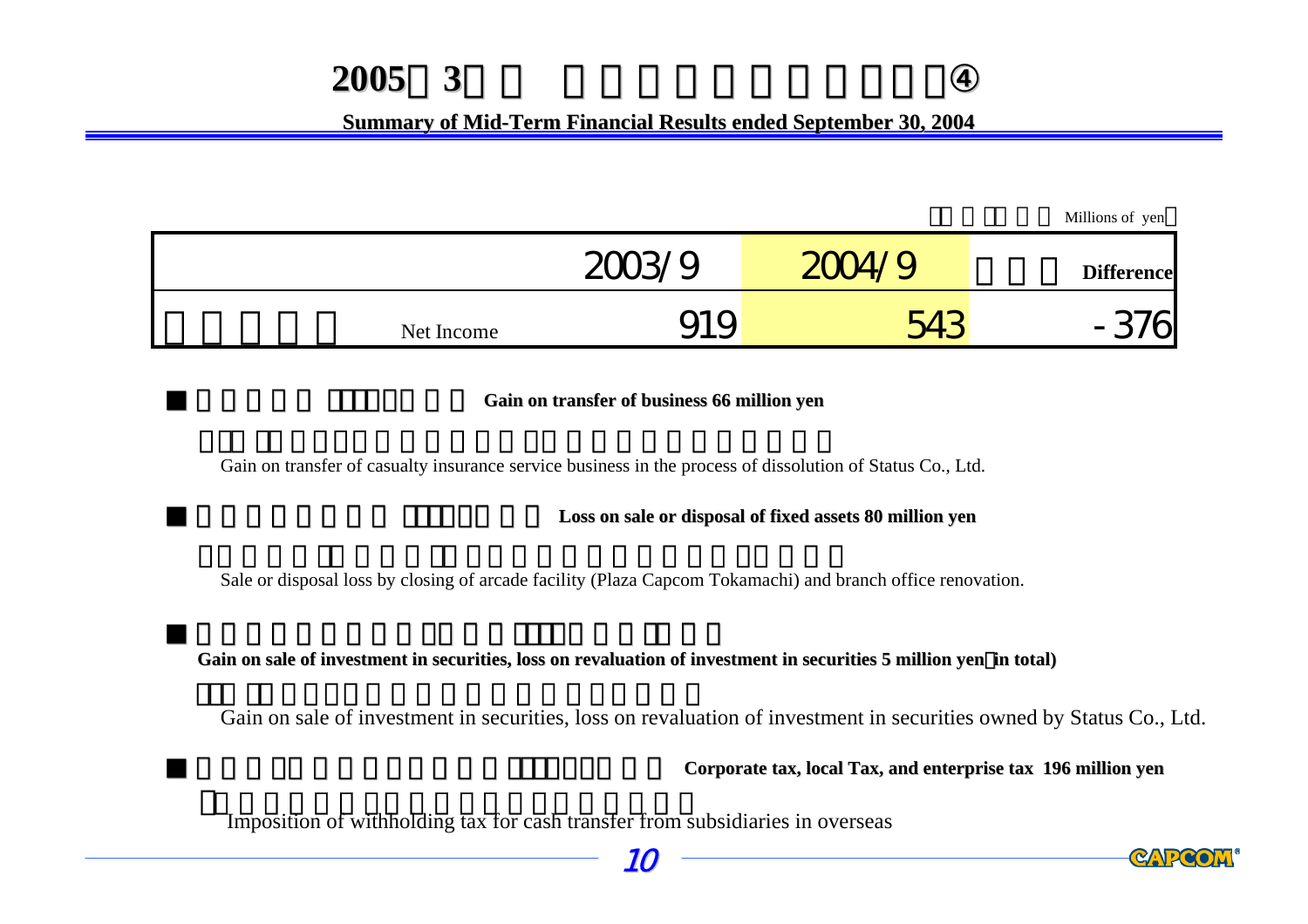**Mid-term Consolidated Balance Sheet as of September 30, 2004** 

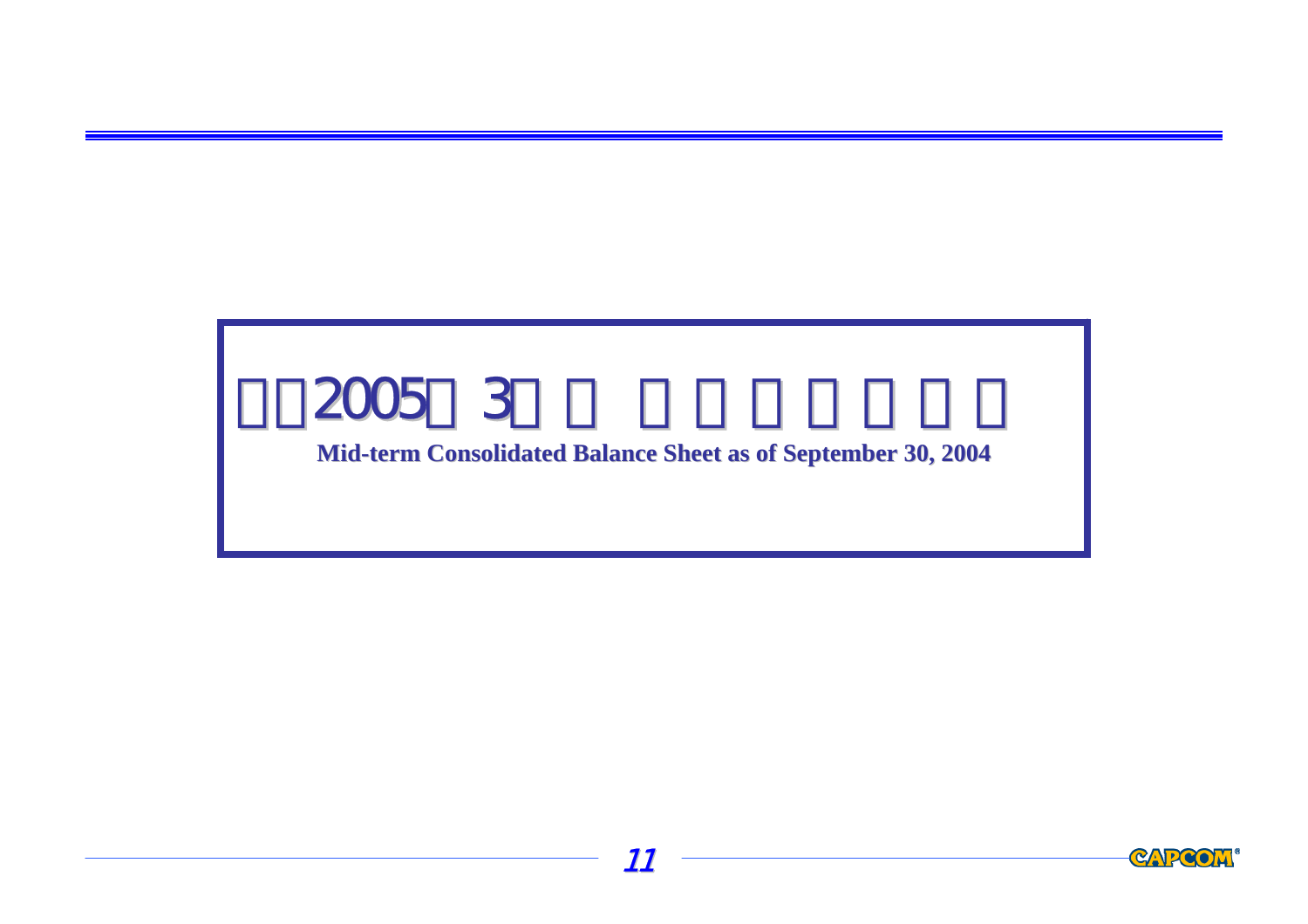|                               | 2004/3 | 2004/9 | <b>Difference</b> |
|-------------------------------|--------|--------|-------------------|
| <b>Current asset</b>          | 62,957 | 61,943 | $-1,014$          |
| <b>Fixed asset</b>            | 30,138 | 30,128 | $-10$             |
| <b>Total assets</b>           | 93,096 | 92,071 | $-1,025$          |
| <b>Current liabilities</b>    | 17,129 | 29,048 | 11,919            |
| <b>Long-term liabilities</b>  | 44,111 | 31,339 | $-12772$          |
| <b>Total liabilities</b>      | 61,241 | 60,387 | $-854$            |
| Total shareholders'<br>equity | 31,85  | 31,    | - 170             |

Millions of yen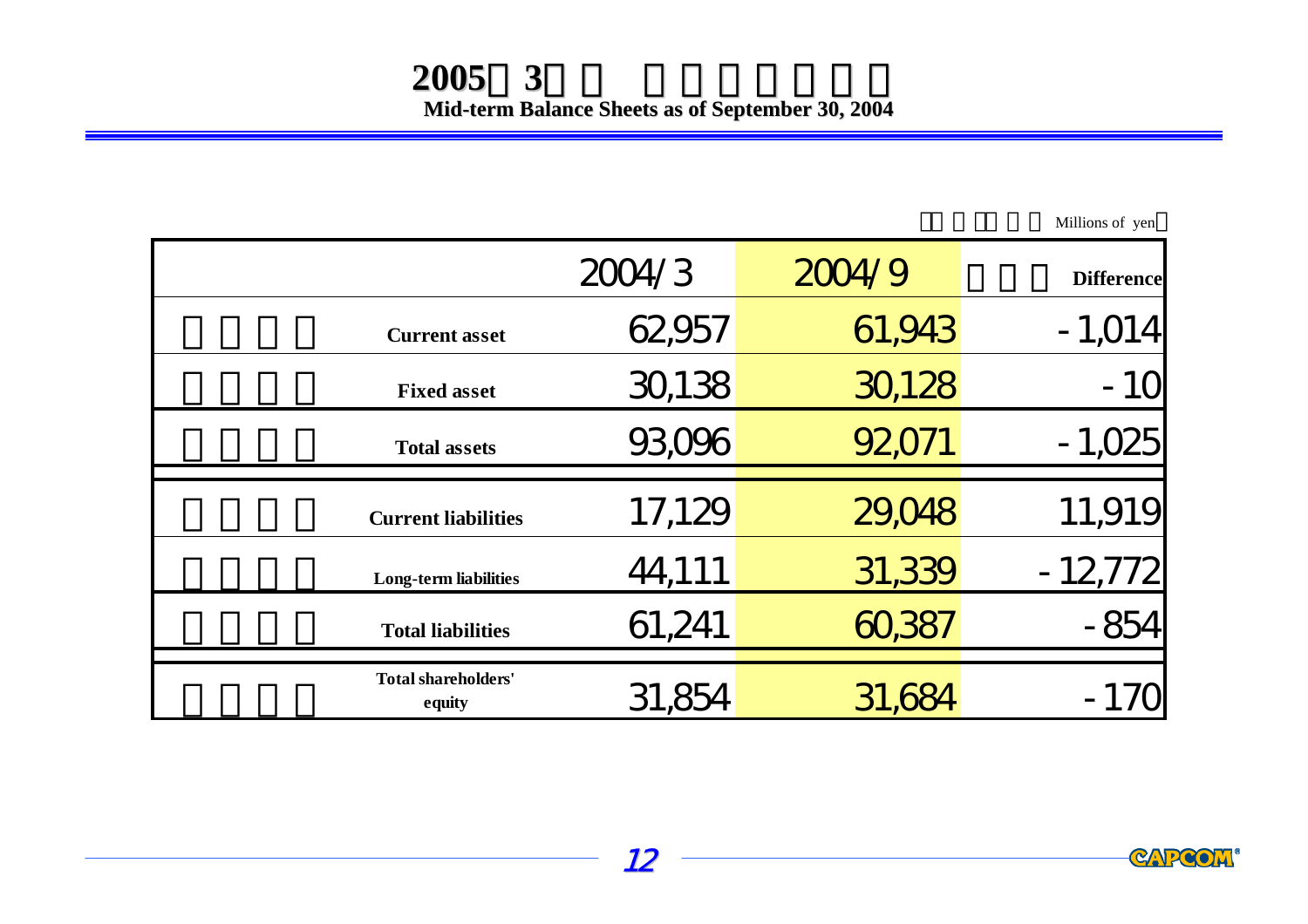Millions of yen

|                                         | 2004/3 | 2004/9 | <b>Difference</b> |
|-----------------------------------------|--------|--------|-------------------|
| <b>Notes and accounts</b><br>receivable | 8922   | 11,243 |                   |
| <b>Negotiable</b><br><b>Securities</b>  | 2321   |        | $\mathbf{m}$ .    |
| <b>Inventories</b>                      | 4,338  |        |                   |

# **(1)**受取手形および売掛金 受取手形および売掛金 **Notes and accounts receivable Notes and accounts receivable**

欧州「鬼武者3」、「バイオハザード アウトブレイク」等の**9**月発売に伴う売掛金の増加

Increase of accounts receivable due to release of "Onimusha3" and "Resident Evil Outbreak" in September in Europe

# **(2)**有価証券 **Negotiable Secu Negotiable Securities**

Redemption of marketable Commercial Paper

# **(3)**たな卸資産 **Inventories Inventories**

Reduction of Inventories mainly in Europe and the United States by thorough inventory control

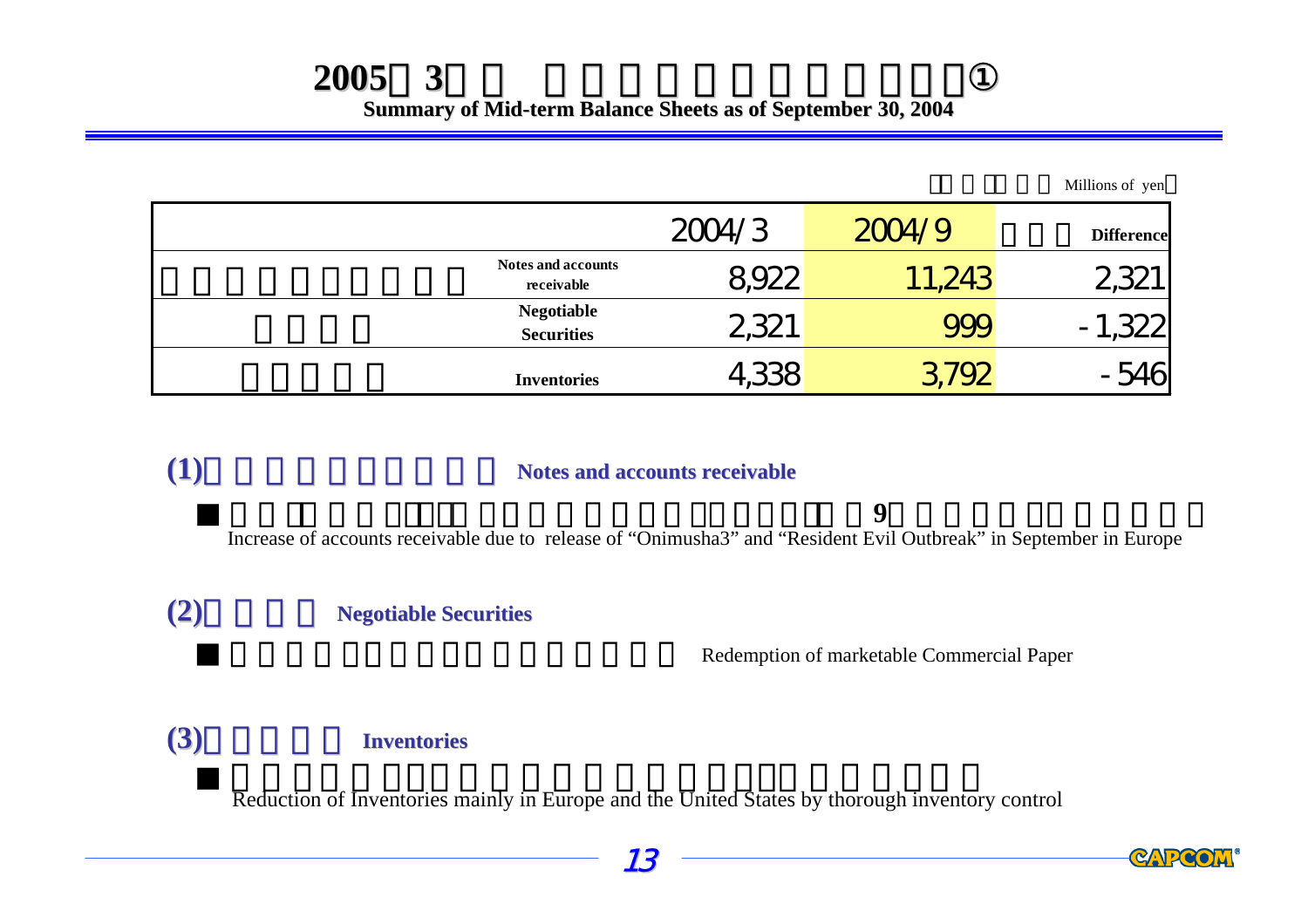|                                                     |        |        | Millions of yen   |
|-----------------------------------------------------|--------|--------|-------------------|
|                                                     | 2004/3 | 2004/9 | <b>Difference</b> |
| <b>Convertible bonds</b><br>repayable within 1 year |        | 12,262 |                   |
| <b>Convertible bonds</b><br>payable                 | 37,262 |        |                   |
|                                                     |        |        |                   |

 **2005**年**9**月**30**日に償還予定の第**3**回無担保転換社債 (発行日**1994**年**6**月**17**日)

Redemption of "3<sup>rd</sup> unsecured convertible bond issued on 17<sup>th</sup> June, 1994", will be on 30<sup>th</sup> September, 2005

# ■上記に加え、**10**月**8**日に**115**億円のユーロ円建転換社債型新株予約権付社債

Issued Euro Yen Convertible Bonds amount 11.5 billion yen on October 8th

**Objectives**<sup>&</sup>gt;

**(4)**転換社債 **Convertible Bonds Convertible Bonds**

Development of Home Video Game

Investments in arcade operations

Investments in overseas operations



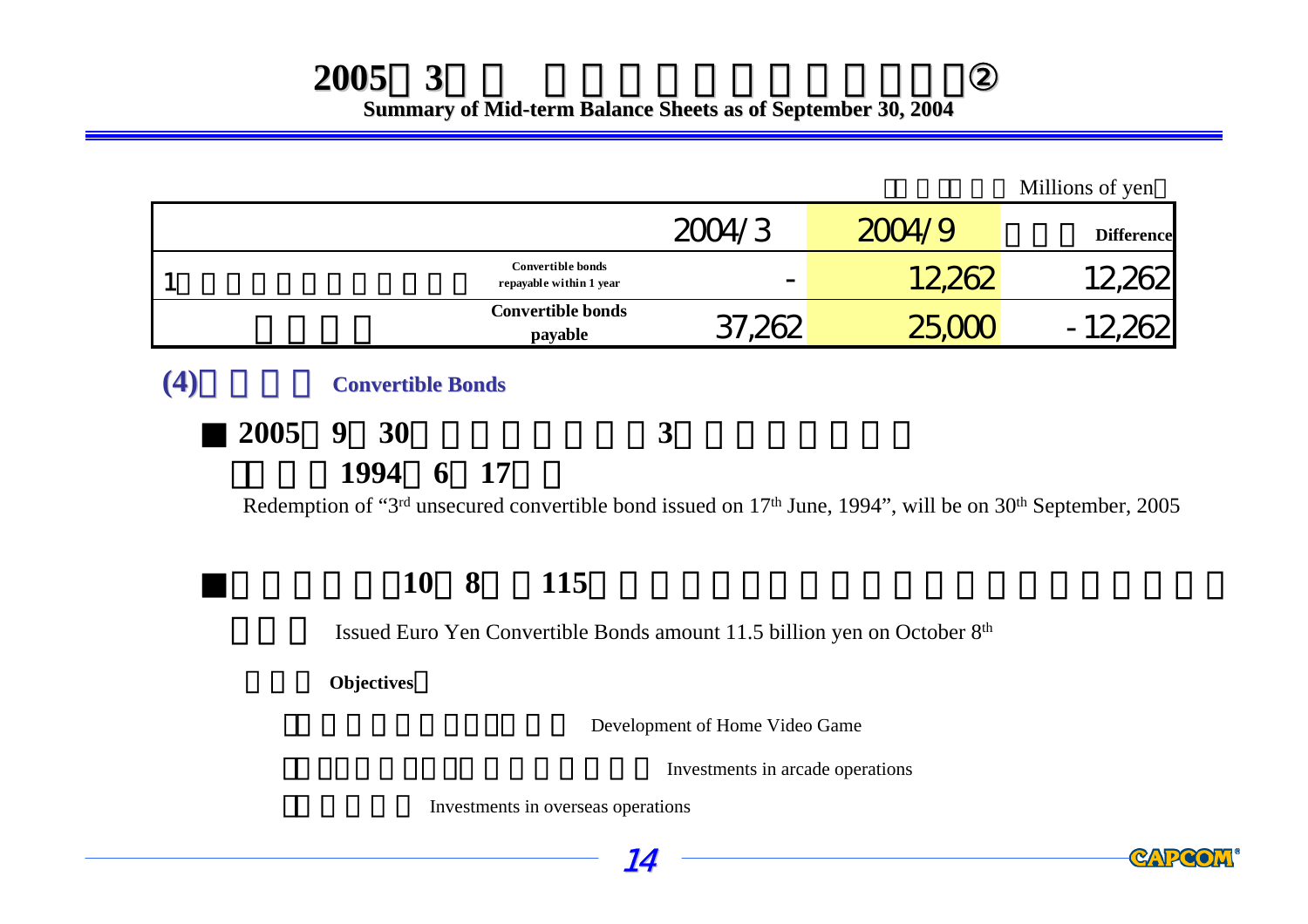# **2005**年**3**月期 中間貸借対照表のポイント③

#### **Summary of Mid-term Balance Sheets as of September 30, 2004**

Millions of yen

|                          | 2004/3    | 2004/9   | <b>Difference</b> |
|--------------------------|-----------|----------|-------------------|
| <b>Capital surplus</b>   | 24,852    | 15,337   | $-9,515$          |
| <b>Retained earnings</b> | $-16,727$ | $-7,196$ | 1,53              |
| <b>Treasury stock</b>    | $-3,099$  | $-3,635$ | -536              |

# **(5)**資本剰余金および利益剰余金 資本剰余金および利益剰余金 **Capital Surplus Capital Surplus and Retained Ea Retained Earnings**

Reversal of Capital Surplus due to undisposed loss from the previous year and disbursement for dividend

# **(6) Treasury Stock**

# **6 444,400 1,964,217**

Acquisition of 444,400 in addition in June, 1,964,217 in total

# 11 **150**

Decided to acquire 1.5 million Treasury Stock at Board meeting held In November

# 15

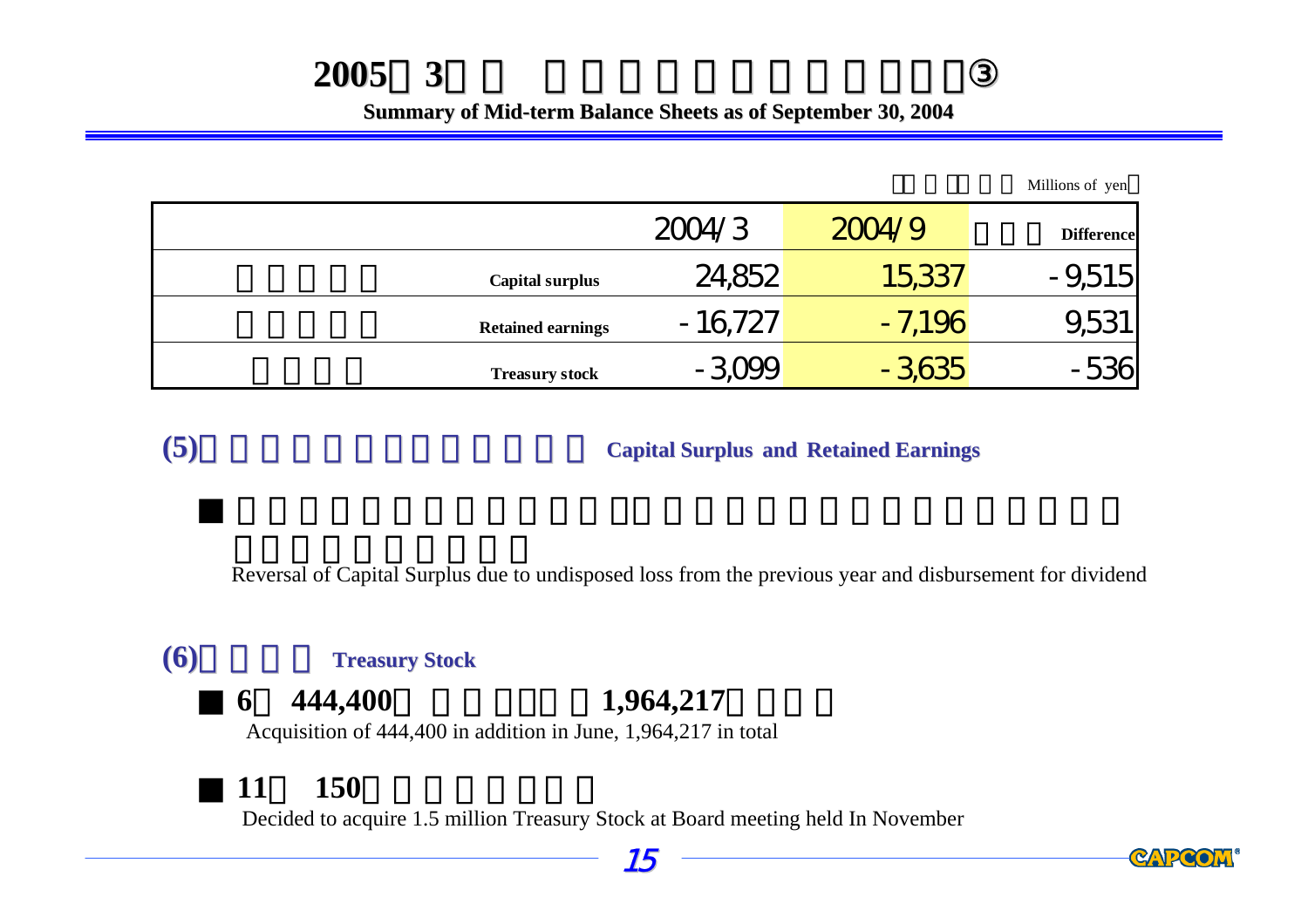# **Mid-term Cons term Consolidated Statements of Cash Flows olidated Statements of Cash Flows**

**From April April 1, 2004 to September 30, 2004 1, 2004 to September 30, 2004**



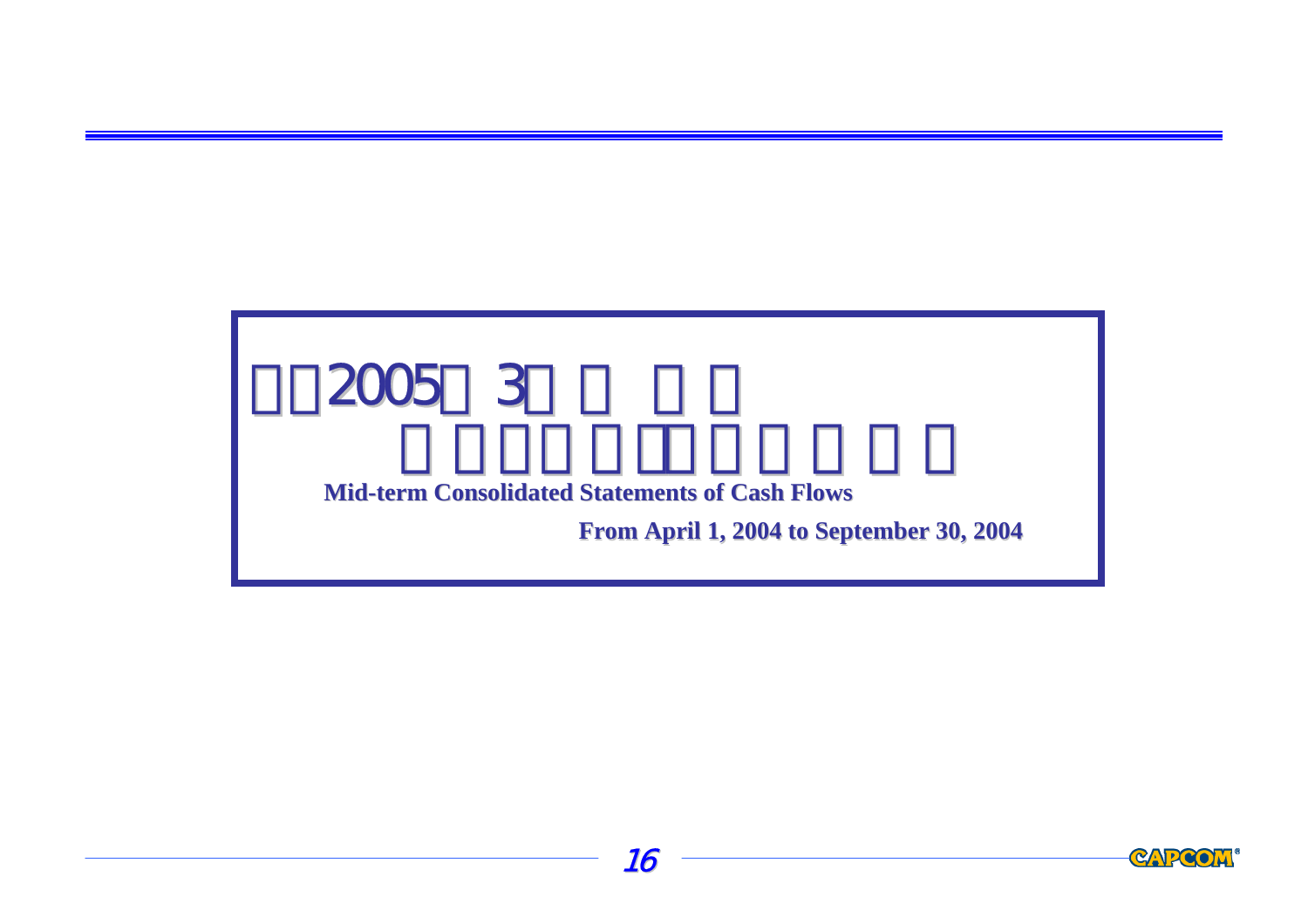### **Summary of Mid-term Statements of Cash Flow From April 1, 2004 to September 30, 2004**

Millions of yen

|                                                | 2003/9   | 2004/9  | <b>Difference</b> |
|------------------------------------------------|----------|---------|-------------------|
| <b>Cash flows from</b><br>operating activities | $-565$   | 1,194   | 759               |
| <b>Cash flows from</b><br>investing activities | $-4.947$ | $-972$  | 3,975             |
| <b>Cash flows from</b><br>financing activities | 258      | $-2155$ |                   |

# **(1)** Cash flows from operating activities

Increase of fund by net profit before tax, depreciation and amortization

**(2)** Cash flows from investing activities

Investments in arcade operation

**(3)** Cash flows from financing activities

Repayment for borrowings and acquisition of treasury stock

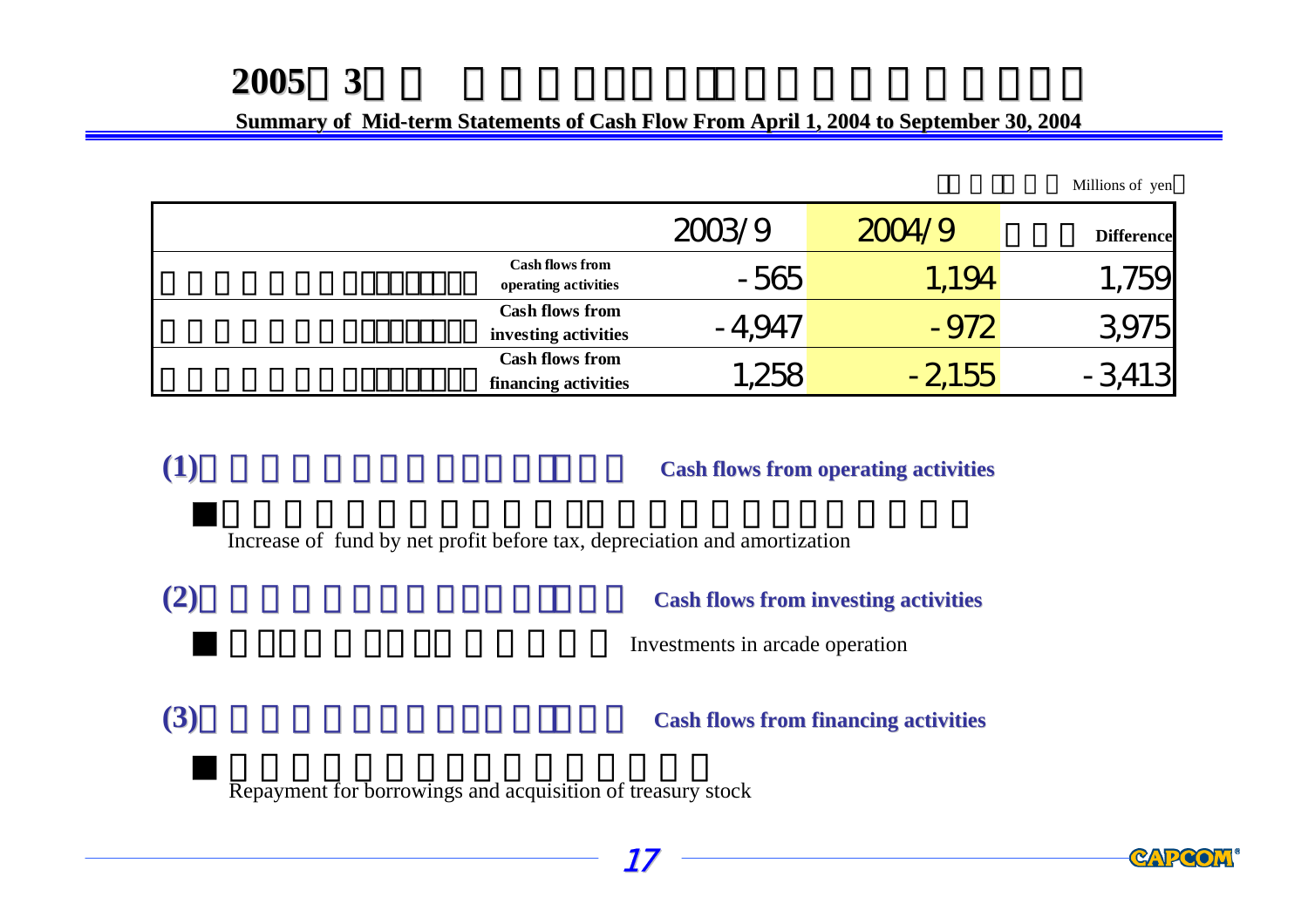# **Overview and Future Strategy by Business Segment**



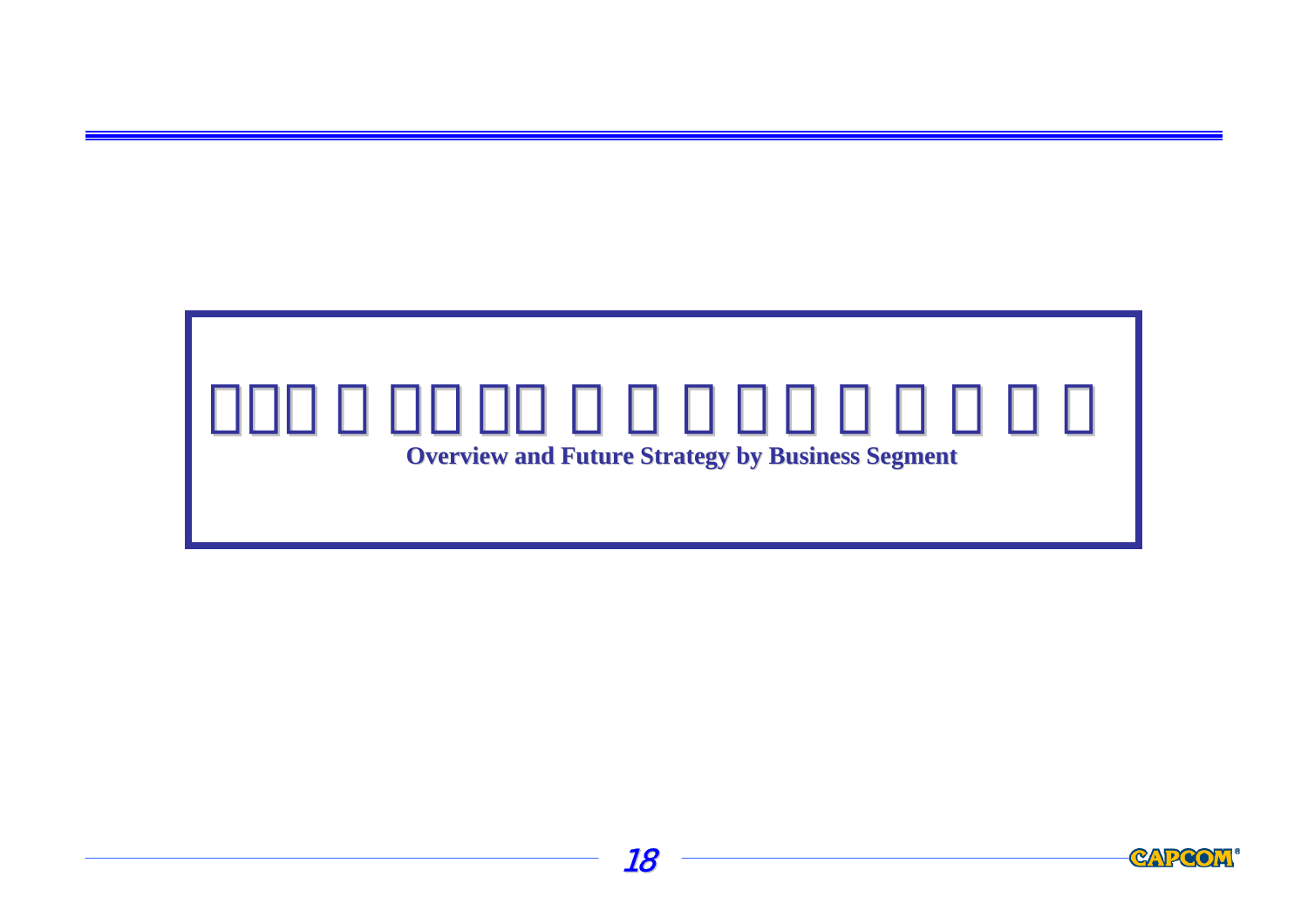Clover Studio was established

Develop and create new genre and original titles

**PSP** New Titles for PlayStation Portable (PSP)

"Vampire Chronicle", "Viewtiful Joe" series and "Devil May Cry" series

DS

New Titles for Nintendo DS

"Megaman Battle Network", Gyakuten-Saiban "and "Viewtiful Joe" series

# **CESA GAME AWARDS**

"Monster Hunter" received highest award on CESA GAME AWARDS 2003-2004

"Onimusha3" and "Gyakuten-Saiban3" were also awarded on CESA GAME AWARDS 2003-2004

## **FUTURE**

"Resident Evil 4"and "Megaman Battle Network 5" got FUTURE AWARD on CESA AWARDS FUTURE

# **PS2**

"Resident Eivil4" will be available for GameCube and PS2

Implementation of Multiple Platform



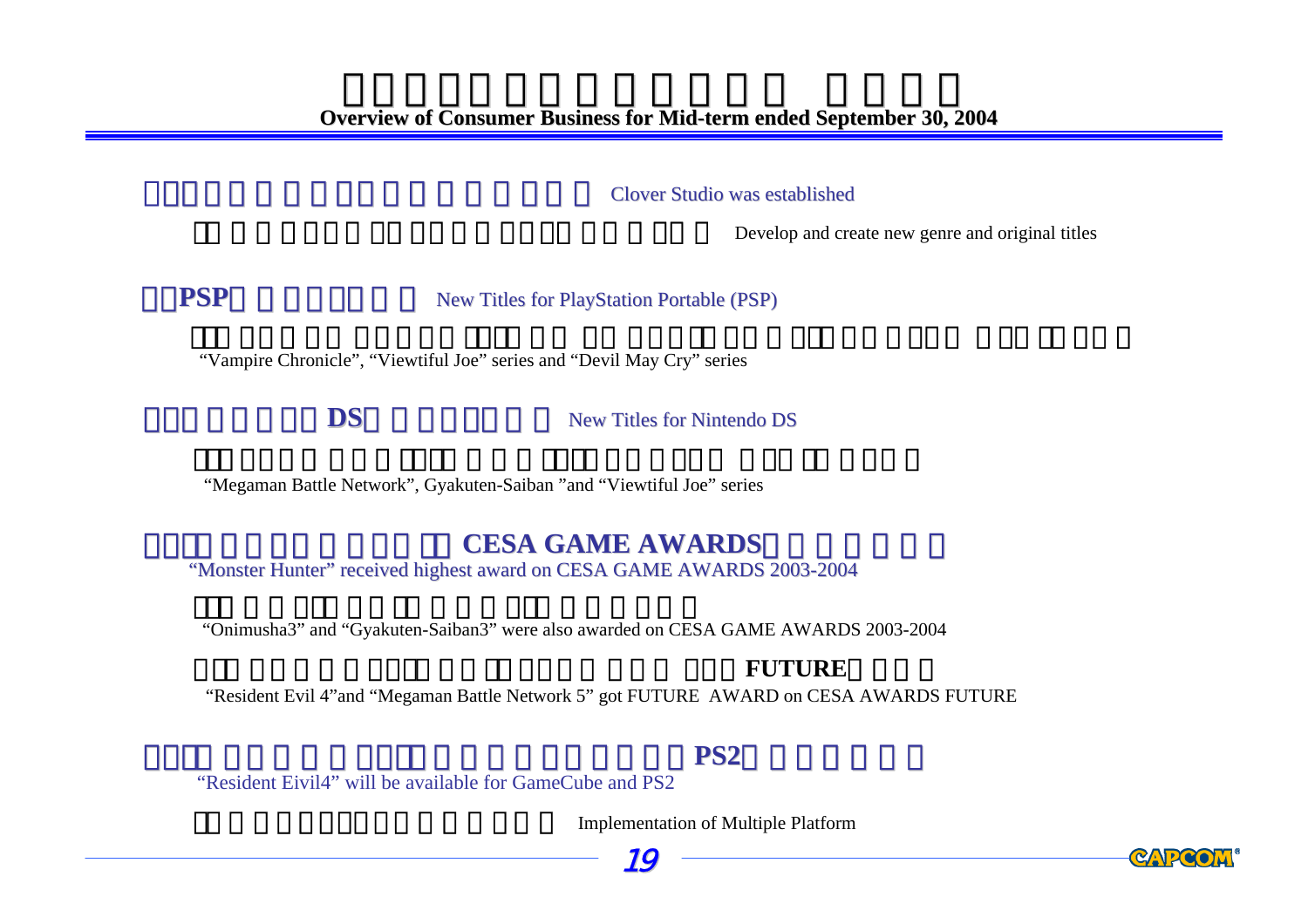|                       |        |        |        | <b>MUNICIPALE</b> |
|-----------------------|--------|--------|--------|-------------------|
|                       | 2002/9 | 2003/9 | 2004/9 | Difference        |
| <b>Net Sales</b>      | 18,753 | 13,409 | 17,387 | 3,978             |
| % of Operating Profit | 8.3%   | 3.6%   | 1.8%   | $-1.8%$           |
|                       |        |        |        | '000 copies       |
| <b>Titles</b>         | 42     | 53     | 32     | $-21$             |
| Japan                 | 2,350  | 1,640  | 1,600  | $-40$             |
| <b>North America</b>  | 3,000  | 2,280  | 3,100  | 820               |
| <b>Europe</b>         | 1,150  | 800    | 1,250  | 450               |
| Asia                  | 150    | 50     | 100    | 50                |
| <b>Total</b>          | 6,650  | 4,770  | 6,050  | 1,280             |

#### **Consumer Busines er Business for Mid-term ended September 30, 2004 term ended September 30, 2004**

Millions of yen

#### **Main Titles Results Released in Mid-term ended September 30, 2004 term ended September 30, 2004**

(単位:千本**'000 copies**)

|                 | Title                             | Area          | <b>Released Date</b> | Result           |
|-----------------|-----------------------------------|---------------|----------------------|------------------|
| PS <sub>2</sub> |                                   | North America | 4/2                  | 530              |
|                 | <b>Resident Evil Outbreak</b>     | Europe        | 9/24                 | 290              |
| PS <sub>2</sub> | 3                                 | North America | 4/27                 | 290              |
|                 | Onimusha3                         | Europe        | 7/9                  | 300              |
| PS <sub>2</sub> | <b>Grand Theft Auto Vice City</b> | Japan         | 5/20                 | $\overline{390}$ |
| PS <sub>2</sub> | FILE <sub>2</sub>                 | Japan         | 9/9                  | 230              |
|                 | Resident Evil Outbreak File 2     |               |                      |                  |
|                 | <b>Megaman Series</b>             | Worldwide     |                      |                  |

20

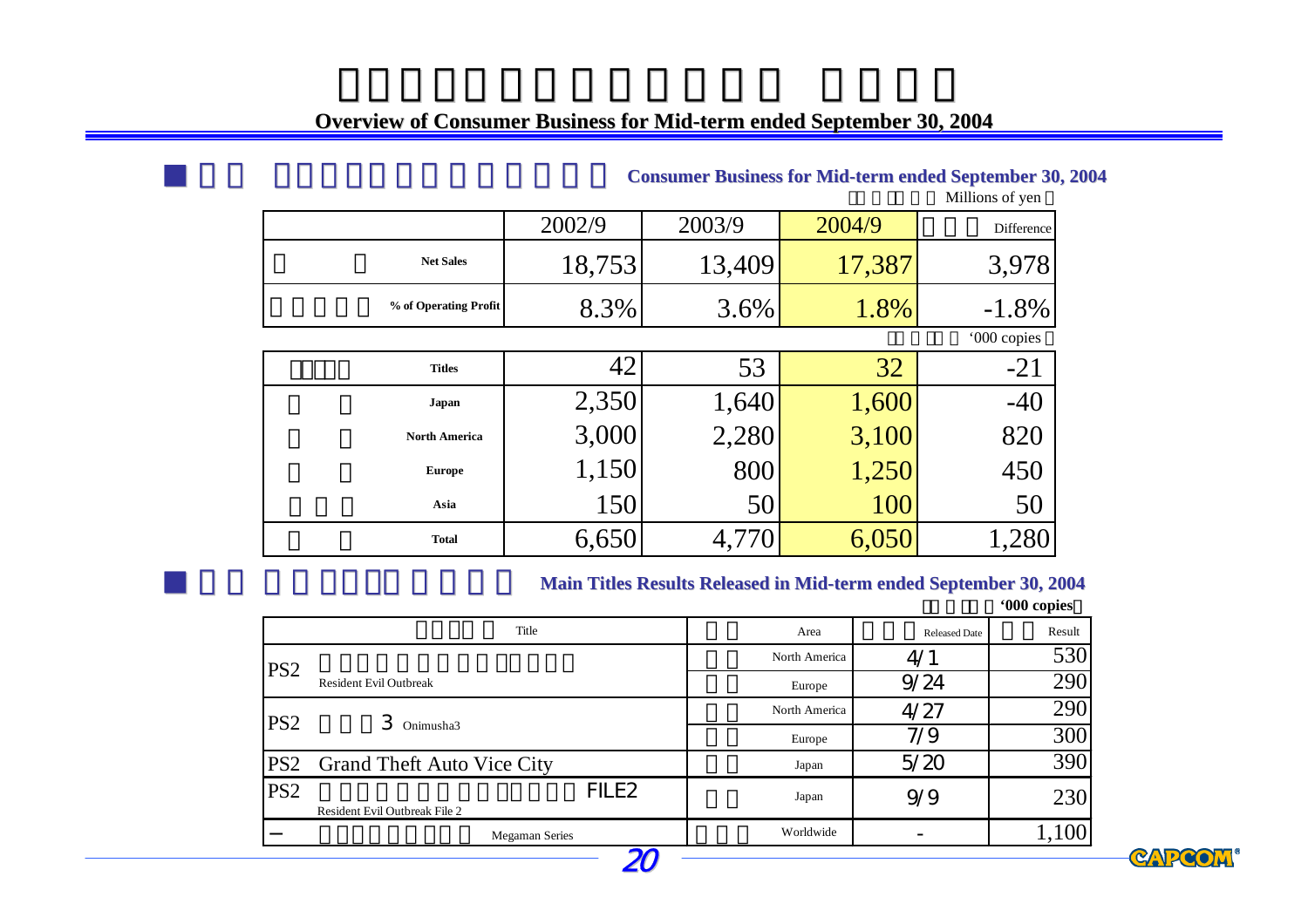"



1.**GC** 「バイオハザード"Resident Evil4" for GameCube

**PS2** 

 $PS2, GC$  **TV** "Viewtiful Joe2" for GameCube and PlayStaion2 Collaboration with TV animation

 $/$ 



GBA

**FS2 G** "Monster Hunter G" for PlayStation2

**PSP PSP** 12/12

期待ソフトの投入による収益の確保" **Big titles Big titles contribute contribute to the company profit to the company profit**

Newest franchise of "Resident Evil" series

**E3/** "Devil May Cry3" for PlayStation2 Highly evaluated at E3 and Tokyo Game Show

 $T$ V "Megaman Battle Network 5" Collaboration with TV animation and movie

# **CESA GAMEAWARDS**

Previous title "Monster Hunter" received highest award on CESA GAME AWARDS

21 -

"Vampire Chronicle" for PlayStation 2 Simultaneous release with PSP launch on December 12<sup>th</sup>

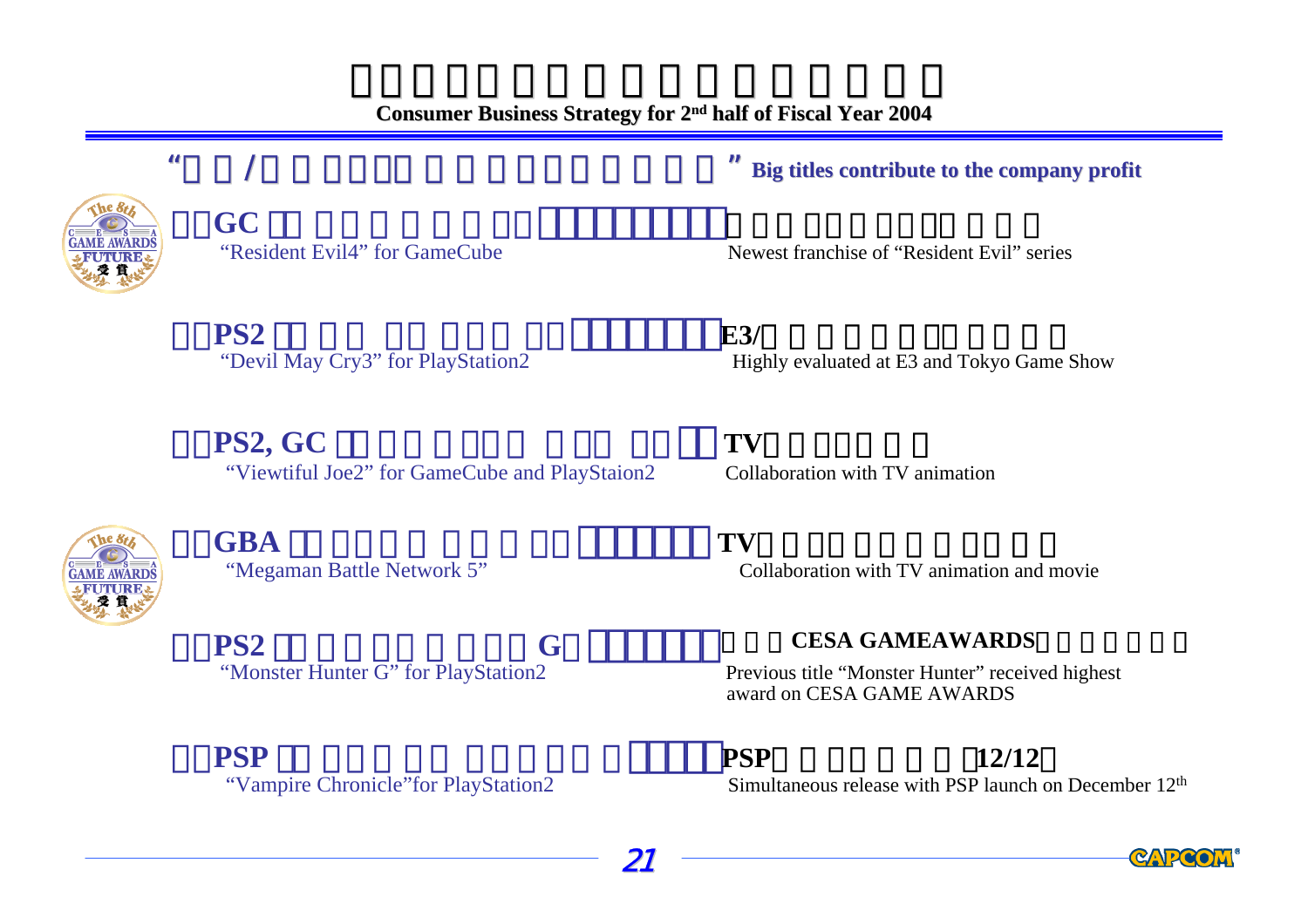|                       |        |          |        | Millions of yen |
|-----------------------|--------|----------|--------|-----------------|
|                       | 2003/3 | 2004/3   | 2005/3 | Difference      |
| <b>Net Sales</b>      | 48,090 | 33,949   | 41,700 | 7,751           |
| % of Operating Profit | 14.1%  | $-2.9\%$ | 11.0%  | 13.9%           |
|                       |        |          |        | '000 copies     |
| <b>Titles</b>         | 98     | 91       | 69     | $-22$           |
| Japan                 | 5,700  | 5,400    | 4,830  | $-570$          |
| <b>North America</b>  | 7,080  | 4,200    | 5,760  | 1,560           |
| <b>Europe</b>         | 3,170  | 1,650    | 2,800  | 1,150           |
| Asia                  | 350    | 350      | 110    | $-240$          |
| <b>Total</b>          | 16,300 | 11,600   | 13,500 | 1,900           |

#### **Consumer Business for Fiscal year 2004**

# **Scheduled releasing date of main titles coming up in 2<sup>nd</sup> half of fiscal Year 2004**

|                 | Title                            | <b>Releasing Date</b>                                  |
|-----------------|----------------------------------|--------------------------------------------------------|
| <b>GC</b>       | 4<br>Resident Evil 4             | U.S. 1/11<br>Japan $1/27$                              |
| PS <sub>2</sub> | 3<br>Devil May Cry 3             | Japan This Winter<br>U.S./Europe Mar-05                |
| PS2,GC          | Viewtiful Joe 2                  | U.S. GC11/18, PS2 12 Dec-05<br>$_{\text{Japan}}$ 12/16 |
| <b>GBA</b>      | Megaman Battle Network 5         | Japan 12/9, 2 Feb-05                                   |
| PS2             | Monster Hunter G<br>$\mathbf{C}$ | Japan $1/20$                                           |
| <b>PSP</b>      | Vampire Chronicle                | Japan 12/12                                            |



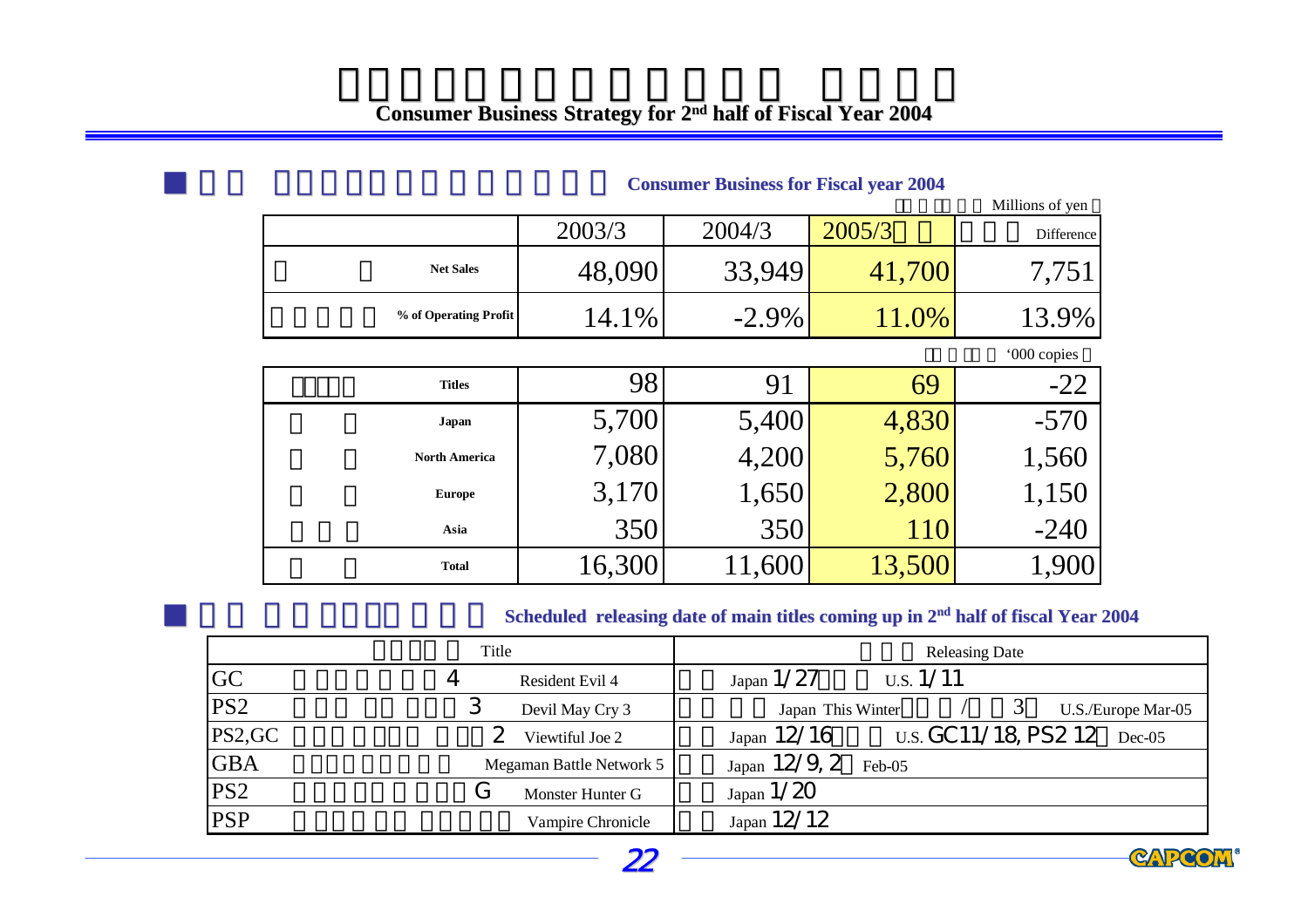|                      |        |        |        | Millions of yen |
|----------------------|--------|--------|--------|-----------------|
|                      | 2002/9 | 2003/9 | 2004/9 | Difference      |
| Net Sales            | 4,544  | 4,679  | 5,582  | 9031            |
| % of Opreting Profit | 21.3%  | 23.8%  | 22.8%  | $-1.0\%$        |

**Arcade O Arcade Operation sales of of 1st half of fiscal year 20 year 2004**

#### **Overview of six-month ended September 30, 2004**

 $\sim$  98%  $\sim$  98%  $\sim$  98%  $\sim$  98%  $\sim$  98%  $\sim$ Decreased the revenue to 98% compared to the same period of the previous year by heat wave, Olympic and influence of typhoons

New opened "Plaza Capcom Shitoro" in the 1st half contributed to the sales, and other new stores such as "Plaza Capcom Kyoto"and "Plaza Capcom Tsukuba" also showed positive contribution to the sales

8/6 1 9/30 32

32 arcade stores in total by "Plaza Capcom Shitoro" opened on August 6th and "Plaza Capcom Tokamachi" was closed on September 30th

|                       | <b>Trainber of arcauc stores</b> |        |        |        |
|-----------------------|----------------------------------|--------|--------|--------|
|                       | 2002/3                           | 2003/3 | 2004/3 | 2004/9 |
| New Stores            |                                  |        |        |        |
| <b>Closing Stores</b> |                                  |        | ັ      |        |
| Total                 |                                  |        | າາ     |        |

23

**Number of arcade stores Number of arcade stores**

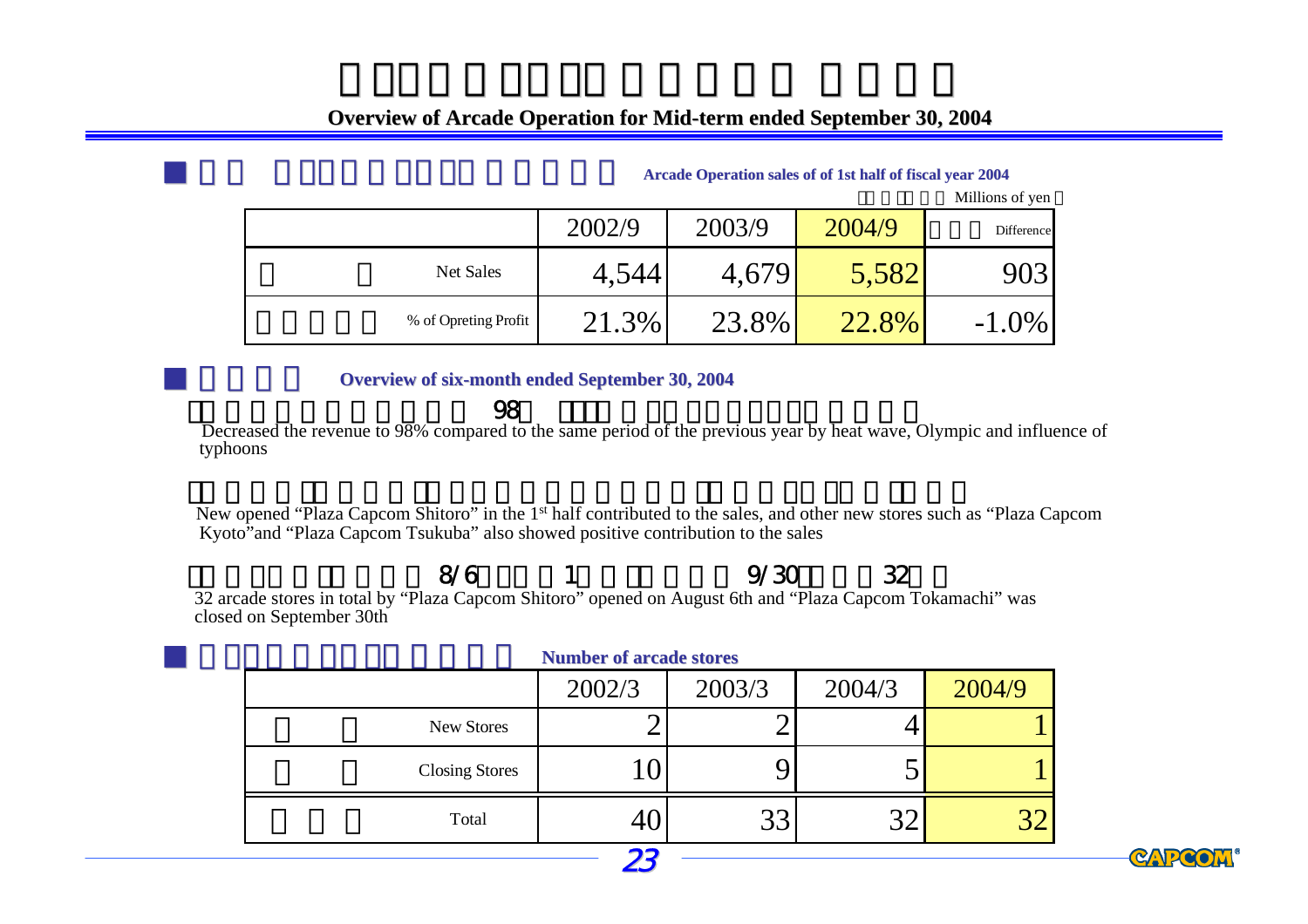| Ш                                                                                                 | "                                                                          |                                                                                                                                |  |
|---------------------------------------------------------------------------------------------------|----------------------------------------------------------------------------|--------------------------------------------------------------------------------------------------------------------------------|--|
| <b>Expansion of Arcade Operation business by Implementation of Strategy for opening new store</b> |                                                                            |                                                                                                                                |  |
|                                                                                                   | <b>Strategy for Opening New Store</b>                                      |                                                                                                                                |  |
| 120                                                                                               | 2000                                                                       | <b>GMS</b>                                                                                                                     |  |
|                                                                                                   |                                                                            | Open arcades in large commercial complexes, of which annual sales are more than ¥1.2billion with parking space over 2,000 cars |  |
|                                                                                                   | Improve efficiency of opening new store with a view of roadside facilities | Pursuing profit increase by implementing scrap-and build plan                                                                  |  |
|                                                                                                   | Prospect for 2 <sup>nd</sup> half of Fiscal year 2004                      |                                                                                                                                |  |
|                                                                                                   |                                                                            | Existing stores are forecasted as steady operations                                                                            |  |
| <b>GMS</b>                                                                                        | New Store is opening in GMS in Spring of 2005                              |                                                                                                                                |  |
|                                                                                                   | <b>Arcade Operation Business</b>                                           |                                                                                                                                |  |

#### Millions of yen

|                      | 2003/3 | 2004/3 | 2005/3   | Difference |
|----------------------|--------|--------|----------|------------|
| <b>Net Sales</b>     | 9,242  | 9,830  | 11,200   | 1,370      |
| % of Opreting Profit | 23.2%  | 23.7%  | $25.0\%$ | 1.3%       |
|                      |        |        |          |            |

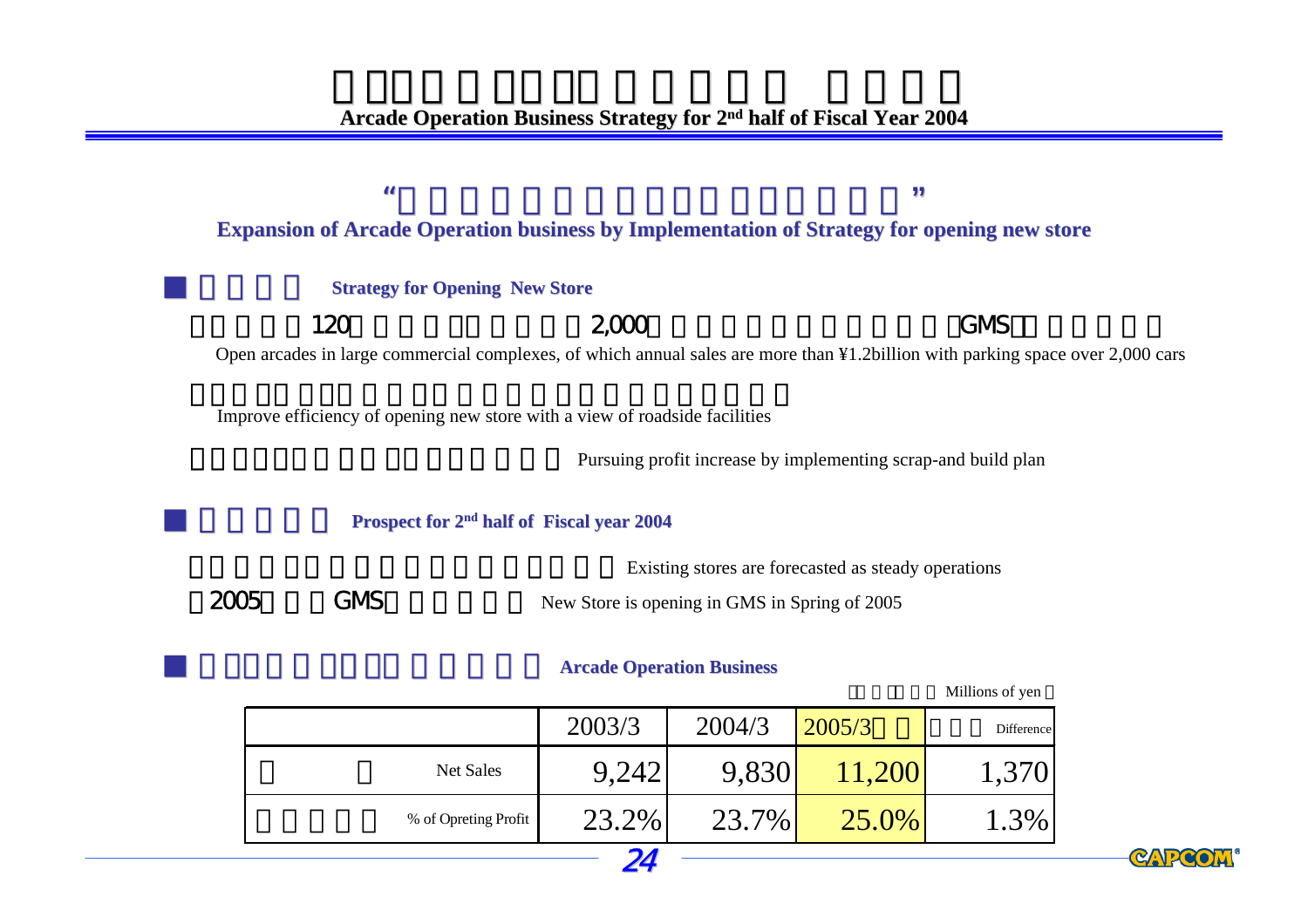## **Arcade Games Sales for Mid Arcade Games Sales for Mid-term ended September 30, 2004 term ended September 30, 2004**

|                      |           |        |        | Millions of yen |
|----------------------|-----------|--------|--------|-----------------|
|                      | 2002/9    | 2003/9 | 2004/9 | Difference      |
| Net Sales            |           | 2,706  |        |                 |
| % of Opreting Profit | $-37.1\%$ | 39.2%  | 28.4%  | $-10.8\%$       |

## **Overview of Mid-term ended September 30, 2004**

 $Z$  The V.S. The DX  $\sim$  DX Video Game, "Mobile Suite Z Gundam A.E.U.G. vs. Tittans DX" is contributed to the sales

Single Medal Games, "Super Mario Jan-Jan Wonder Land" and "Chibimaruko-chan Minnade Sugoroku Asobi no Maki" have solid popularities



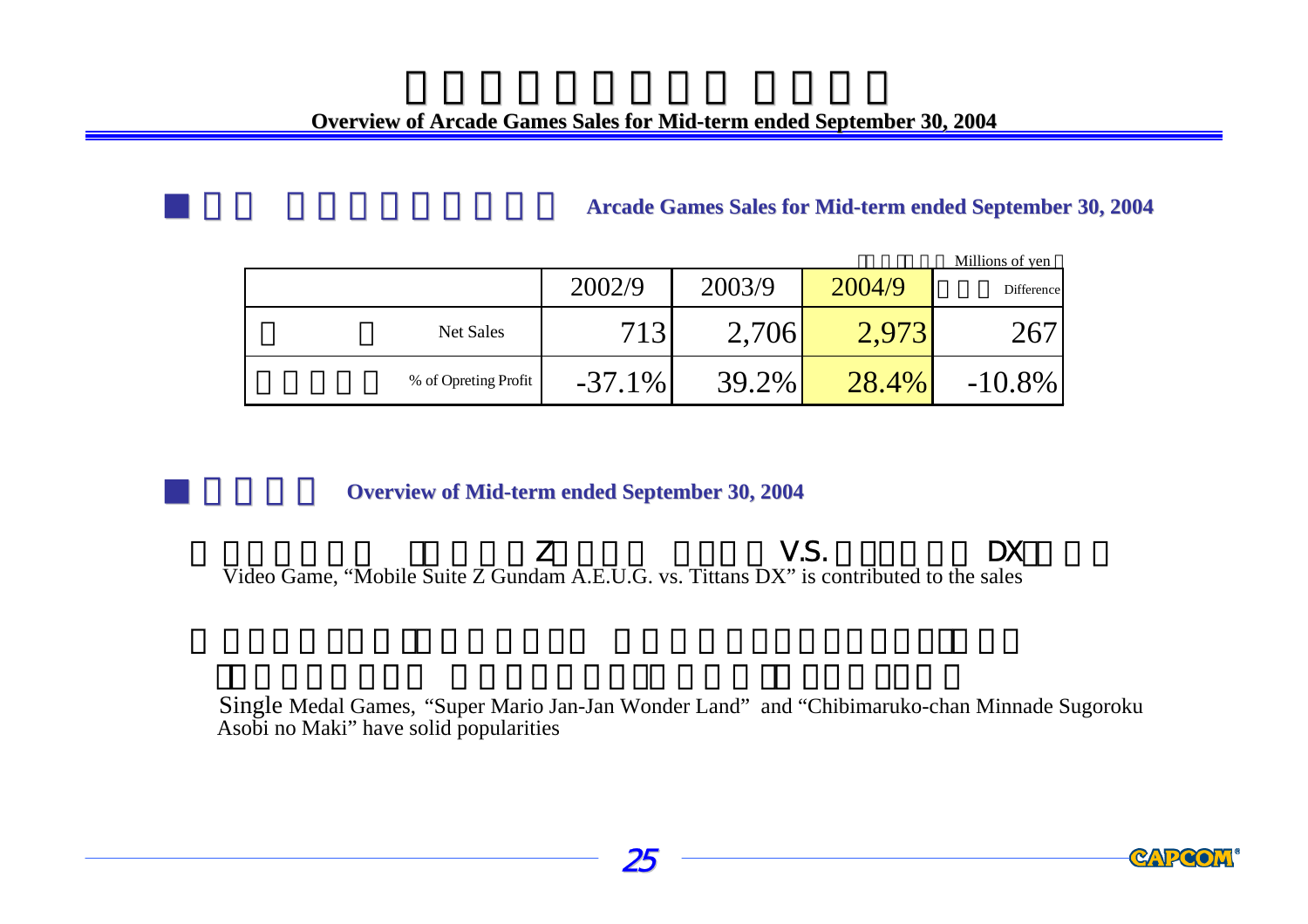|                                | М                                                                                                                  |                    |                           |                                                                                                              |                  | Ш               |
|--------------------------------|--------------------------------------------------------------------------------------------------------------------|--------------------|---------------------------|--------------------------------------------------------------------------------------------------------------|------------------|-----------------|
|                                |                                                                                                                    |                    |                           | "Focus on developing prize-winning and medal games"                                                          |                  |                 |
|                                |                                                                                                                    | <b>Main Titles</b> |                           |                                                                                                              |                  |                 |
| (1)                            | Prize-winning Games                                                                                                |                    |                           | "Mecha-Tore" series and "Bell Circle" series                                                                 |                  |                 |
| $\boldsymbol{\left( 2\right)}$ | <b>Medal Games</b>                                                                                                 |                    |                           | Single- played Medal Series and Multi-players Medal Games                                                    |                  |                 |
|                                |                                                                                                                    |                    |                           | Release date of main titles coming up in 2 <sup>nd</sup> half of fiscal Year 2004                            |                  |                 |
| (1)                            |                                                                                                                    |                    |                           |                                                                                                              | 9                |                 |
|                                | Multi-players Medal Game "Super Mario Fushigino Korokoro Party" was released in September                          |                    |                           |                                                                                                              |                  |                 |
|                                |                                                                                                                    |                    |                           | 3<br>Ranked 3rd as most popular machine in Medal and Prize-winning machines at Amusement Machine Show        |                  |                 |
| (2)                            |                                                                                                                    |                    |                           |                                                                                                              | $\boldsymbol{4}$ |                 |
|                                | Multi-players Medal Game "Alien Arcade Medal Edition (tentative name)" will be released in 4 <sup>th</sup> quarter |                    |                           |                                                                                                              |                  |                 |
|                                |                                                                                                                    |                    |                           | Ranked 1 <sup>st</sup> as most popular machine in Medal and Prize-winning machines at Amusement Machine Show |                  |                 |
|                                |                                                                                                                    |                    | <b>Arcade Games Sales</b> |                                                                                                              |                  | Millions of yen |
|                                |                                                                                                                    |                    | 2003/3                    | 2004/3                                                                                                       | 2005/3           | Difference      |
|                                |                                                                                                                    |                    |                           |                                                                                                              |                  |                 |
|                                |                                                                                                                    | Net Sales          | 959                       | 4,440                                                                                                        | 6,200            | 1,760           |

 $32.1\%$   $22.6\%$  -9.5%

% of Opreting Profit  $-55.7\%$ 

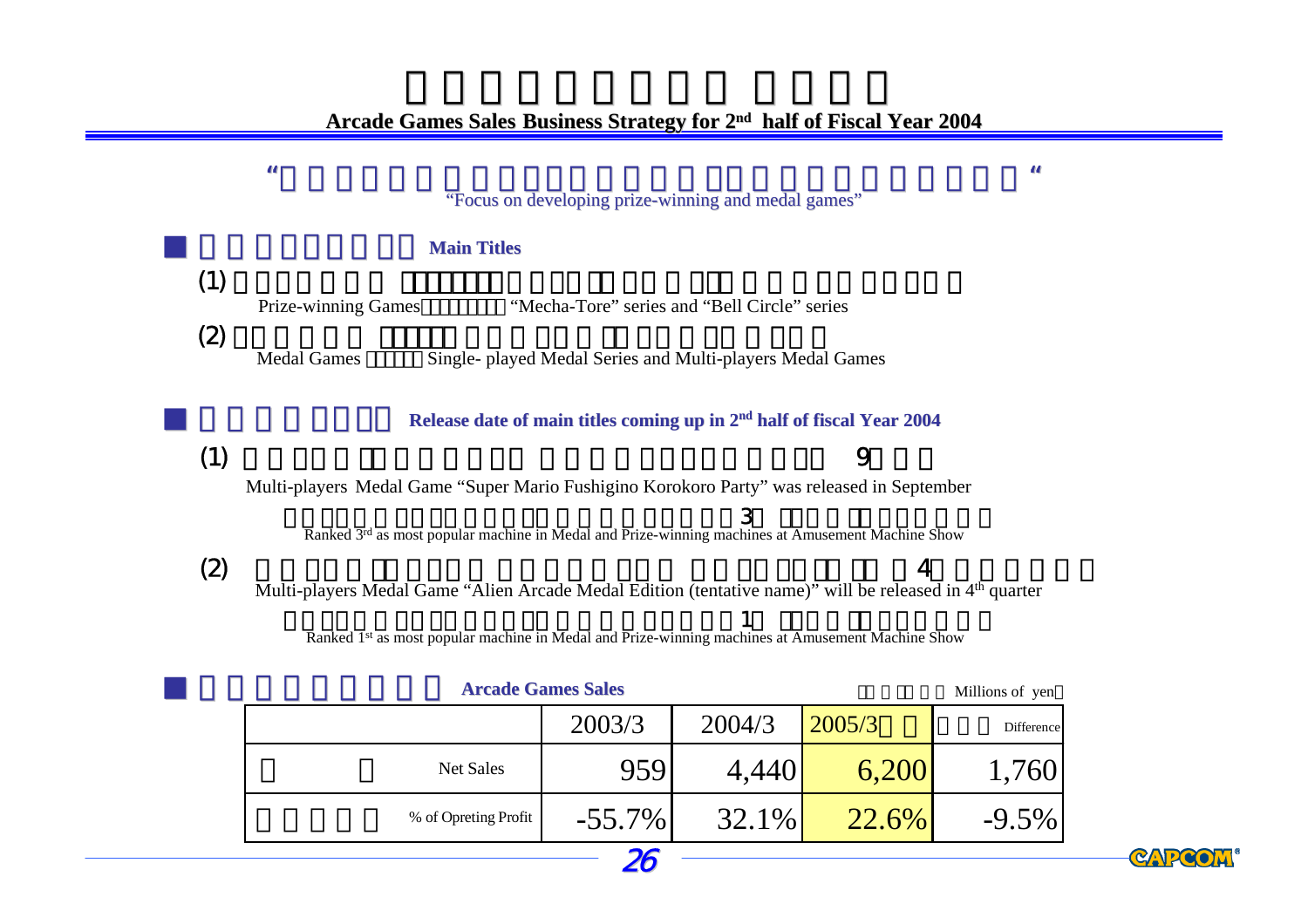#### **Overview of Licensing-Out Business**

# **GTA Vice City**

Publication Business such as "GTA Vice City" and "Monster Hunter" showed steady sales

 エグゼ4 カードe+」も健闘Merchandising business such as "Megaman Battle Network 4 Card e+" sold relatively well

## $T$ V

TV animation "Megaman NT Warriors" in Japan, U.S.A., Europe and Asia

Synergy with Hollywood movie "Resident Evil Apocalypse"

#### 概況**Mobile Contents Business Mobile Contents Business**

(1) FOMA Distribution contents for FOMA

"Resident Evil"

## $\mathsf Z$

"Mobile Suit Z Gundam Guripus War" (Co-distribution with Bandai Networks Co., Ltd.)

27

(2) 欧州 i モードへの本格参入 Mobile contents distribution are growing in Europe markets

Spain, France Holland, and Greek

CAPCOM

"1942" , "Commando, "Street Fighter Alpha" and "Resident Evil"

「1942」、「戦場の狼」、「ストリートファイターゼロ」、「バイオハザード」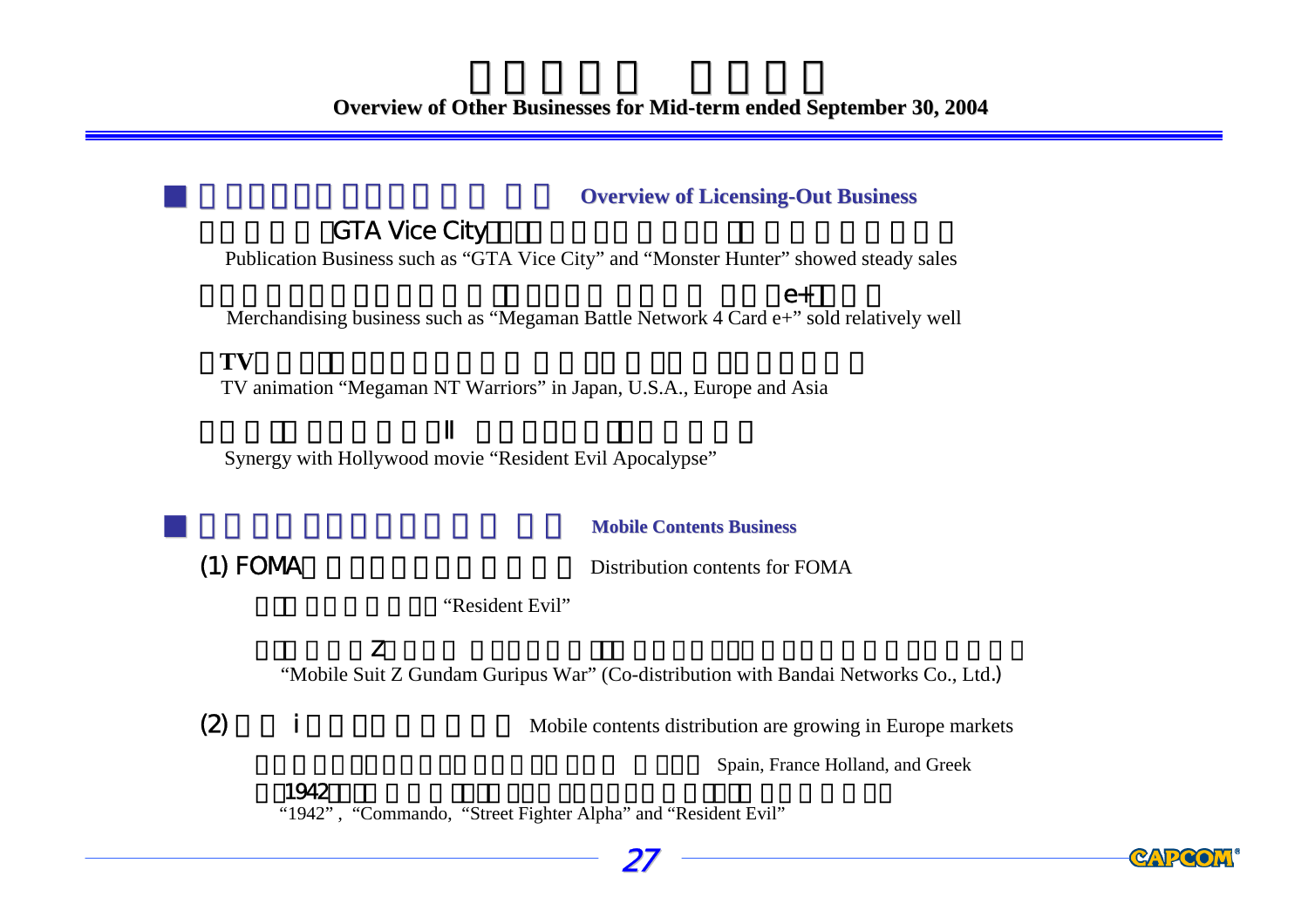"

"Establishment of Total Merchandise" (Expansion of business opportunities with synergy of games, animations, movies, publication and characters etc…)

#### **Improvement of profit by own publication**

Improvement of profit by own publication

Expansion of own publication with different genre

#### **Expansion of licensing business by media mix Expansion of licensing business by media mix**

Collaboration with animations and movies of our original contents

**TV** broadcast of animated "Megaman Battle Network" all over the world

Licensing to the movie; "Resident Evil", "Onimusha", "Devil May Cry" and "Megaman Battle Network"

#### **Prospects for 2nd half of Fiscal Year 2004**

Release of game software and publication of strategy guide books at the same time for big titles such as "Devil May Cry3", "Resident Evil4" and "Megaman Battle Network5"

### **TV**アニメ「ロックマンエグゼ

"

TV broadcast of animated "Megaman Battle Network Stream" and "Viewtiful Joe" will be on the air in Japan

"Viewtiful Joe" appearing in the cartoon



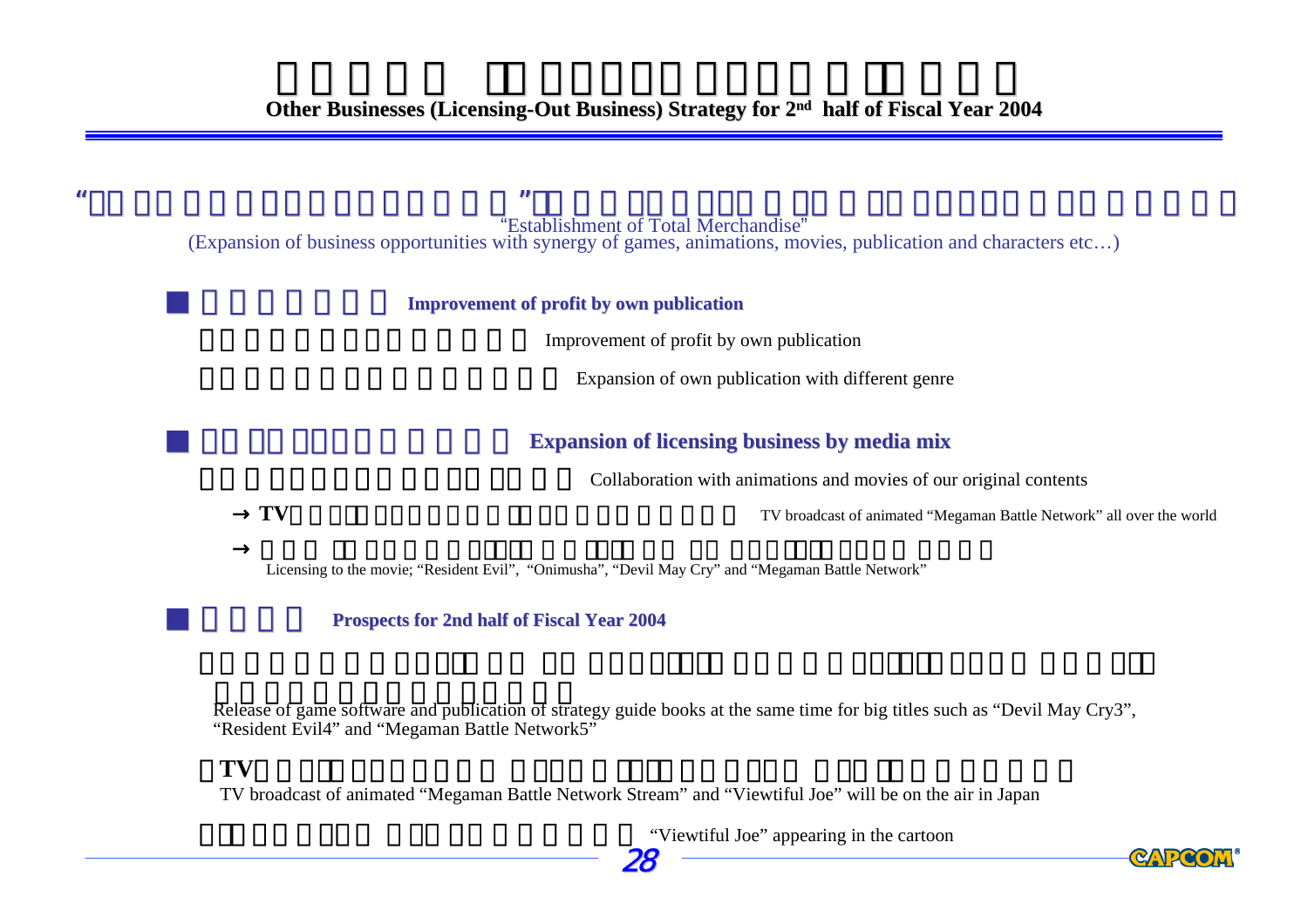| TV                                                                                                                 | 2004 10 2 |   |  |
|--------------------------------------------------------------------------------------------------------------------|-----------|---|--|
| <b>Release of TV broadcast of animated "Megaman Battle Network"</b><br>Stream" from October 2 <sup>nd</sup> , 2004 |           |   |  |
| TV                                                                                                                 | 2004 10 2 |   |  |
| Release of TV TV broadcast of animated "Viewtiful Joe" from<br>October $2nd$ , 2004                                |           |   |  |
|                                                                                                                    | 2005 3 12 |   |  |
| Release of movie based on "Megaman Battle Network"<br>from March 12th, 2005                                        |           |   |  |
|                                                                                                                    |           | 9 |  |

**Release of movie "Resident Evil Apocalypse" from September 11th, 2004**

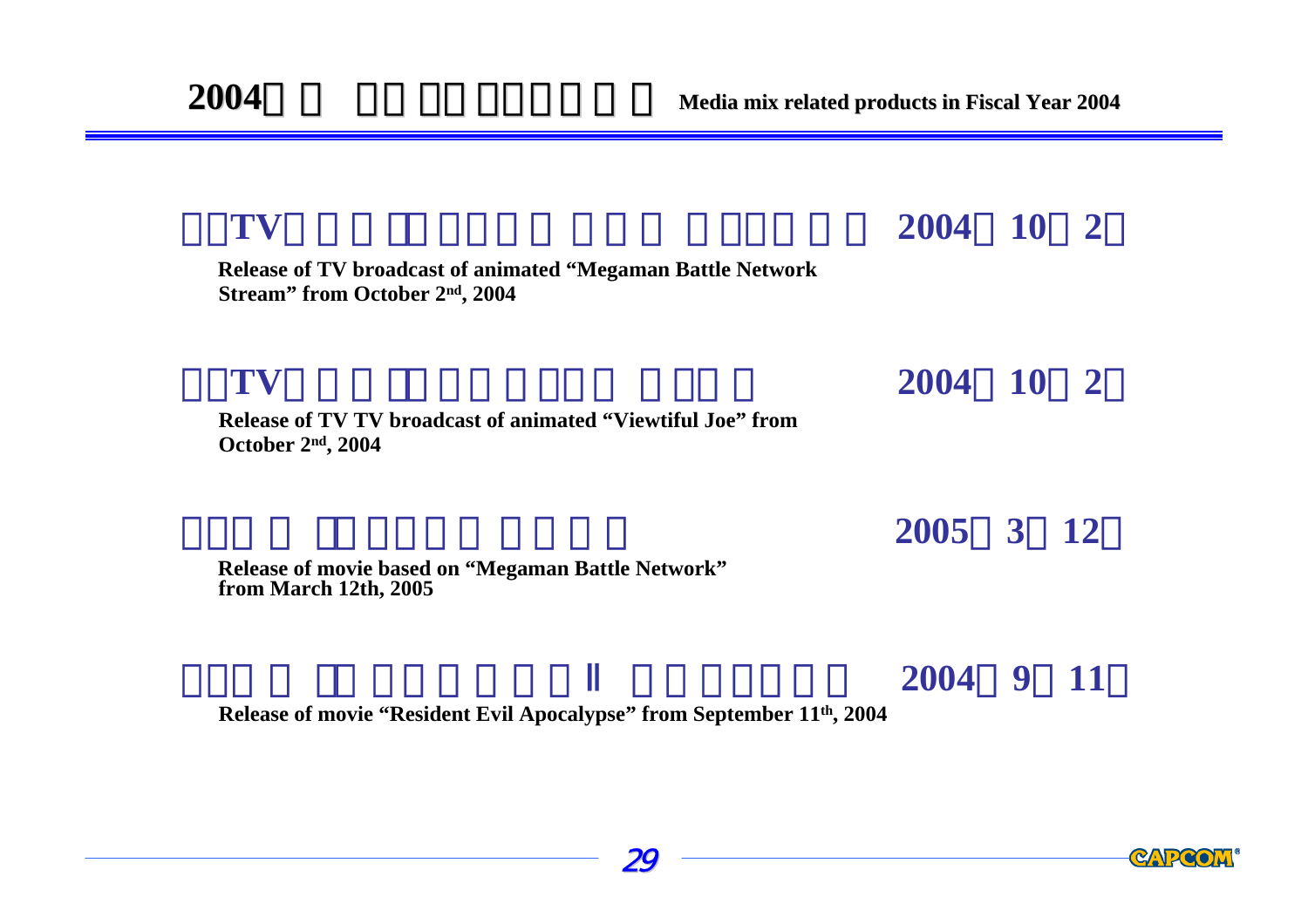| Ш           | П                                                                                          |
|-------------|--------------------------------------------------------------------------------------------|
|             | "Expand Business Opportunities in Overseas and explore new products"                       |
|             |                                                                                            |
|             | <b>Business Exploitation of Mobile contents in Overseas markets</b>                        |
|             | Mobile contents distribution are growing in Europe and U.S.A. markets                      |
| 2002<br>9   | Mobile contents were distributed since September 2002                                      |
| 15          | 27                                                                                         |
|             | Distribution of 15 titles in 27 countries among U.S.A., Europe and Asian regions           |
|             | 1942<br>1943<br>"Megaman", "Ghost'n Goblin, "Commando", "1942", "1943" and "Gun Smoke"etc. |
|             |                                                                                            |
|             | Development of game contents for 3G mobile phone                                           |
| 3           | Development of game contents with a view of 3G market expansion                            |
|             | Business expansion by tie up with Overseas Companies                                       |
|             | Strategy for 2 <sup>nd</sup> half of Fiscal Year 2004                                      |
| <b>FOMA</b> | Distribution of contents for FOMA                                                          |
|             |                                                                                            |

"Street Fighter ", "Resident Evil", "Gyak uten-Saiban" an d "Megaman Battle Network"



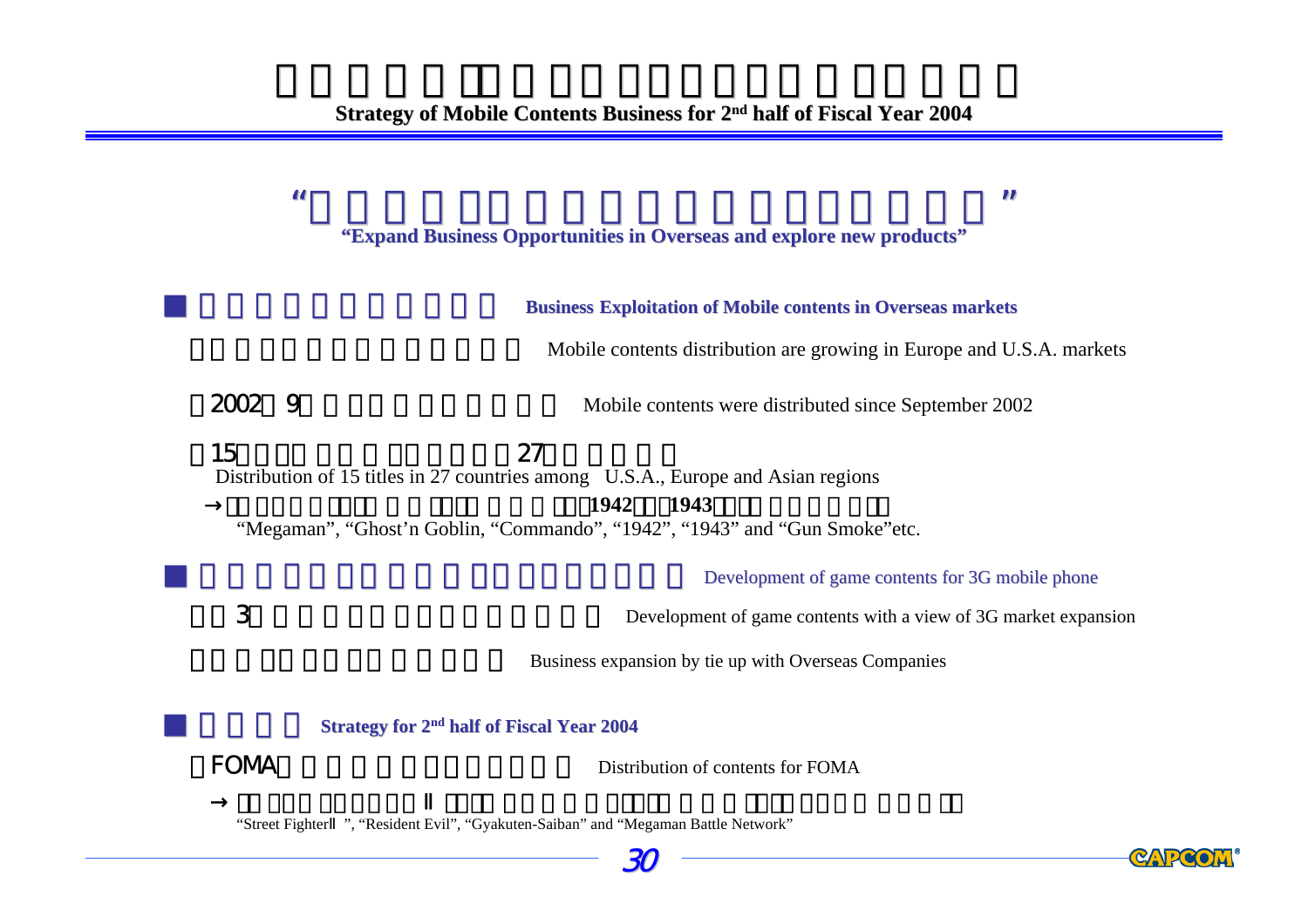|                         |          |        | Millions of yen   |
|-------------------------|----------|--------|-------------------|
|                         | 2003/3   | 2004/3 | <b>Difference</b> |
| <b>Net Sales</b>        | 52,668   | 5500   |                   |
| <b>Operating Profit</b> | 1,402    | 7,100  |                   |
| <b>Ordinary Income</b>  | 791      | bdl    |                   |
| <b>Net Income</b>       | $-9,158$ |        |                   |

# 1株当たり予想当期純利益 **69**円**06**<sup>銭</sup>

# **Expected Net Income Per Share of Common Stock for year ending March 31, 2005 69.06 yen**

**10** 10 20

**An annual dividend will be ¥20 per share (Mid-Term ¥10, End of Period ¥10)**

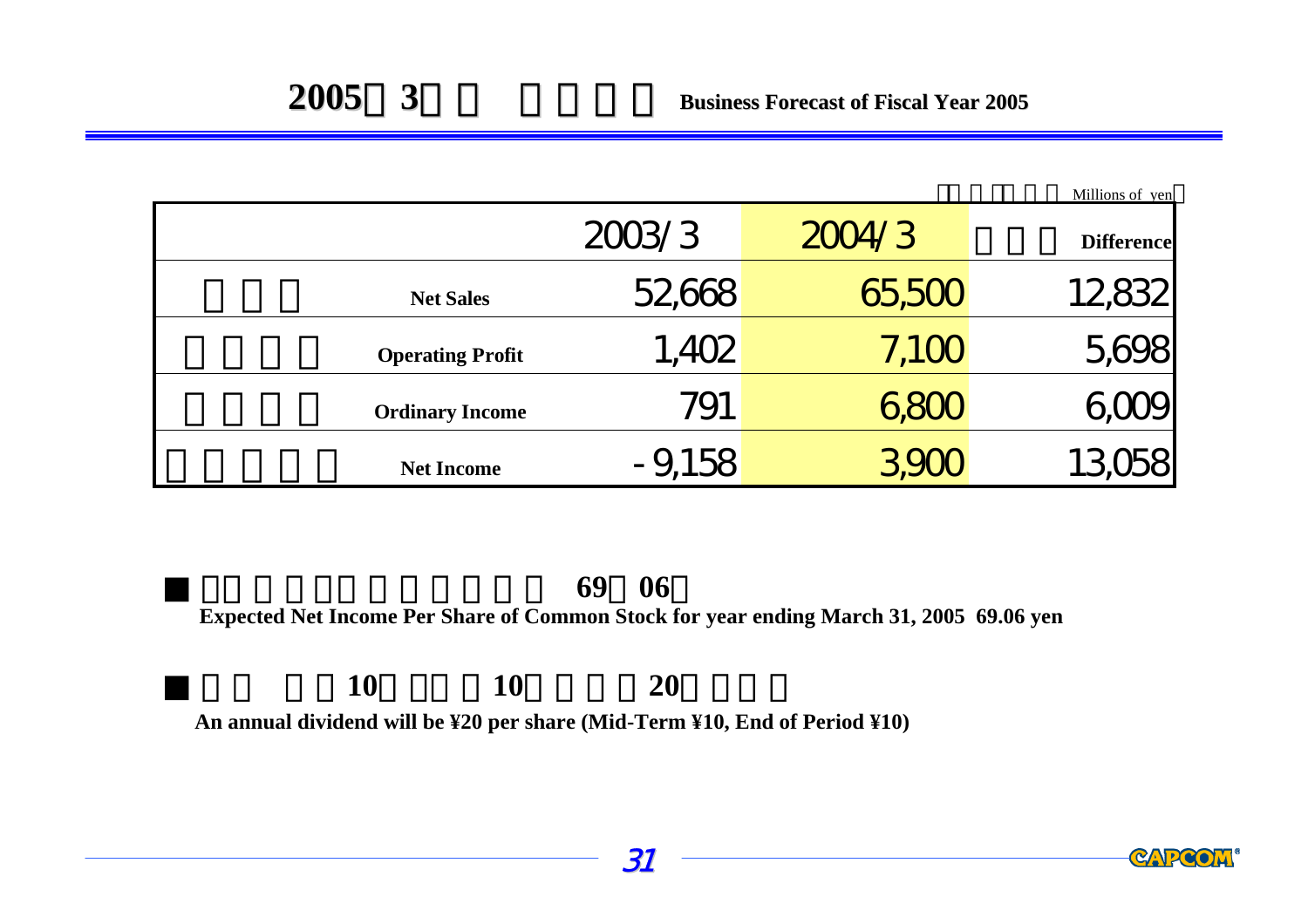# **DATA FILE DATA FILE**